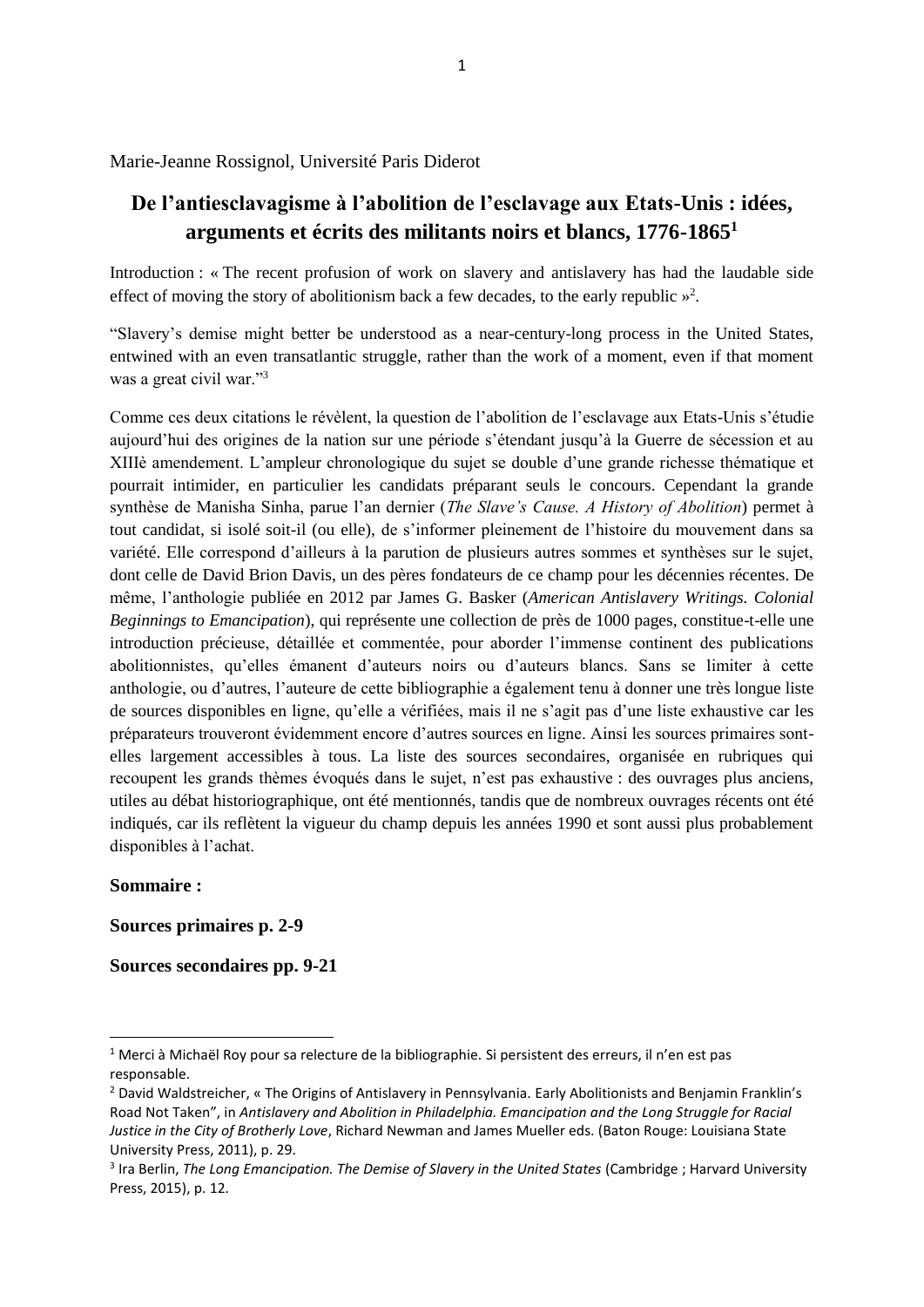### **Sources primaires :**

### *Synthèses, recueils (papier)*

Aptheker, Herbert. *A Documentary History of the Negro People* ed. 2 vols. New York: Citadel Press, 1951.

Basker, James G. ed. *American Antislavery Writings: Colonial Beginnings to Emancipation*. New York : Library of America, 2012. \*\*\*

--- ed. *Early American Abolitionists: A Collection of Anti-Slavery Writings, 1760-1820*. New York: The Gilder Lehrman Institute of American History, 2005.

--- ed. *Amazing Grace: An Anthology of Poems about Slavery 1660-1810*. New Haven: Yale University Press, 2002.

Bland, Jr. Sterling Lecater, éd. *African American Slave Narratives: An Anthology*. Westport, CT: Greenwood Press, 2011 (3 vols).

Blassingame, John W., ed. *Slave Testimony: Two Centuries of Letters, Speeches, Interviews, and Autobiographies.* Baton Rouge: Louisiana State UP, 1977. \*\*\*

Crawford, Michael J. *The Having of Negroes Is Become a Burden. The Quaker Struggle to Free Slaves in Revolutionary North Carolina*. Tallahassee, FL: University Press of Florida, 2010.

Crosby, David. L. *The Complete Antislavery Writings of Anthony Benezet 1754-1783, an Annotated Critical Edition*. Baton Rouge: Louisiana State University Press, 2013.

Gellman, David N. et David Quigley, eds. *Jim Crow New York: A Documentary History of Race and Citizenship, 1777-1877*. New York: New York University Press, 2003.

Kaminski, John P. ed. *A Necessary Evil? Slavery and the Debate Over the Constitution*. Madison: Madison House, 1995.

Lowance, Mason I, Jr. *A House Divided. The Antebellum Slavery Debates in America 1776- 1865*. Princeton: Princeton University Press, 2003. \*\*

Nash, Gary B. *Race and Revolution*. Lanham: Rowman & Littlefield, 1990.

Newman, Richard, et Patrick Rael, et Phillip Lapsansky eds. *Pamphlets of Protest: An Anthology of Early African American Protest Literature, 1790-1860*. New York: Routledge, 2001. \*\*\*

Ripley, C. Peter., ed., *The Black Abolitionist Papers*, Chapel Hill: University of North Carolina Press, 1985-1992, 5 volumes.

Stewart, Maria W. *America's First Black Woman Political Writer: Essays and Speeches*. Ed. par Marilyn Richardson. Bloomington, IN: Indiana University Press, 1987.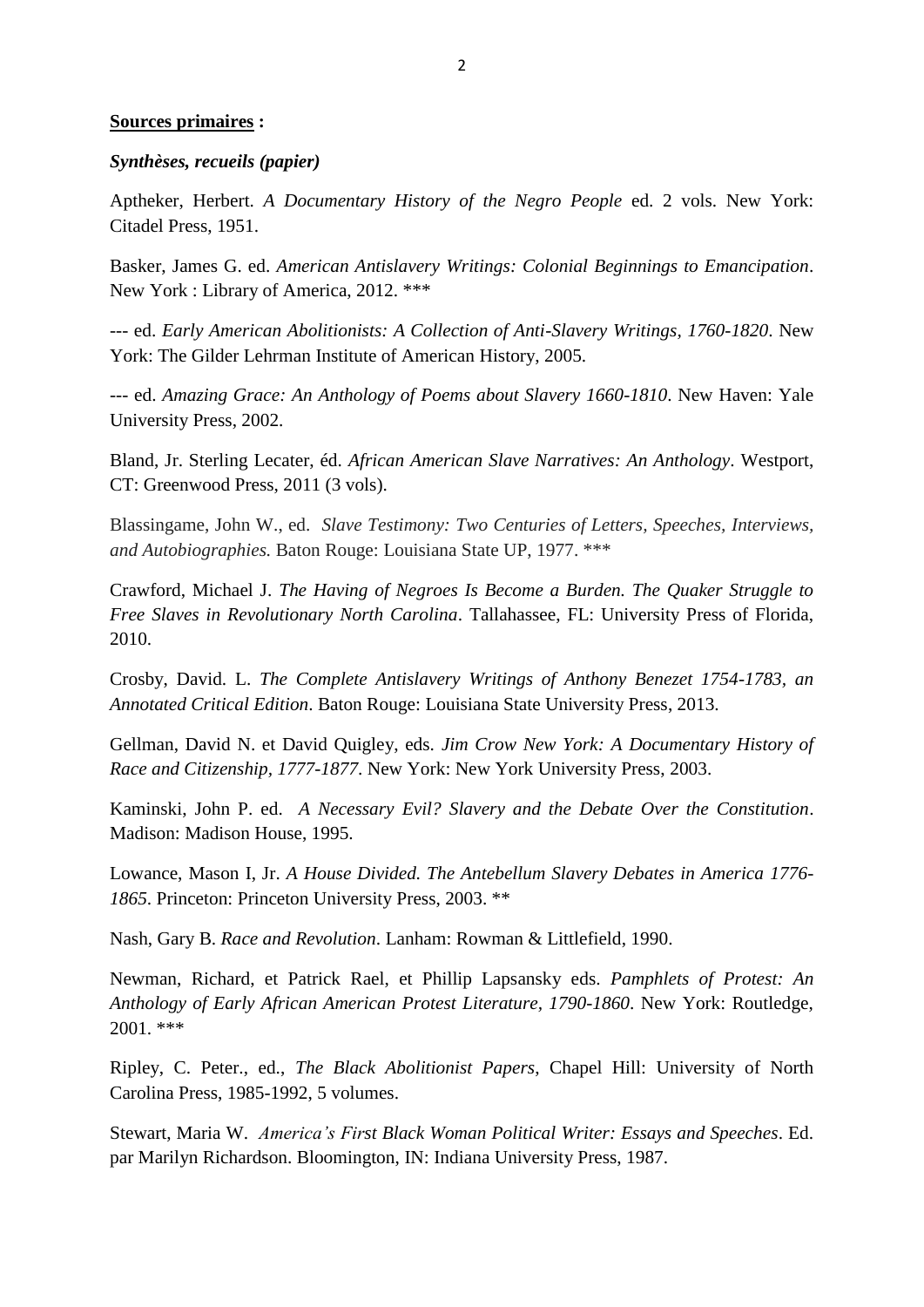*Collections, recueils (sites web)*

50 Essential Documents (consulté le 6 avril 2017) \*\*\* <http://www.abolitionseminar.org/documents/>

Black Abolitionist Archive at the University of Detroit Mercy (consulté le 7 avril 2017)\*\*\* [https://research.udmercy.edu/find/special\\_collections/digital/baa/index.php](https://research.udmercy.edu/find/special_collections/digital/baa/index.php)

Documenting the American South. Slave Narratives (consulté le 20 octobre 2016)\*\*\* <http://docsouth.unc.edu/neh/texts.html#W>

Antislavery Literature (Tracts, Essays, Speeches) (consulté le 8 avril 2017)\*\* <http://antislavery.eserver.org/tracts>

Antislavery Literature (Religious Literature) (consulté le 8 avril 2017)\*\*

<http://antislavery.eserver.org/religious>

Antislavery Literature (consulté le 8 avril), voir les autres sections comme « Treatises and General Literature » par exemple \*\*

<http://antislavery.eserver.org/>

Frederick Douglass Papers at the Library of Congress (en particulier voir "Speech, Article and Book File")

<https://www.loc.gov/collections/frederick-douglass-papers/about-this-collection/>

(consulté le 9 mai 2017)

From Slavery to Freedom: The African-American Pamphlet Collection 1822-1909

<https://memory.loc.gov/ammem/aapchtml/aapchome.html> (consulté le 9 mai 2017)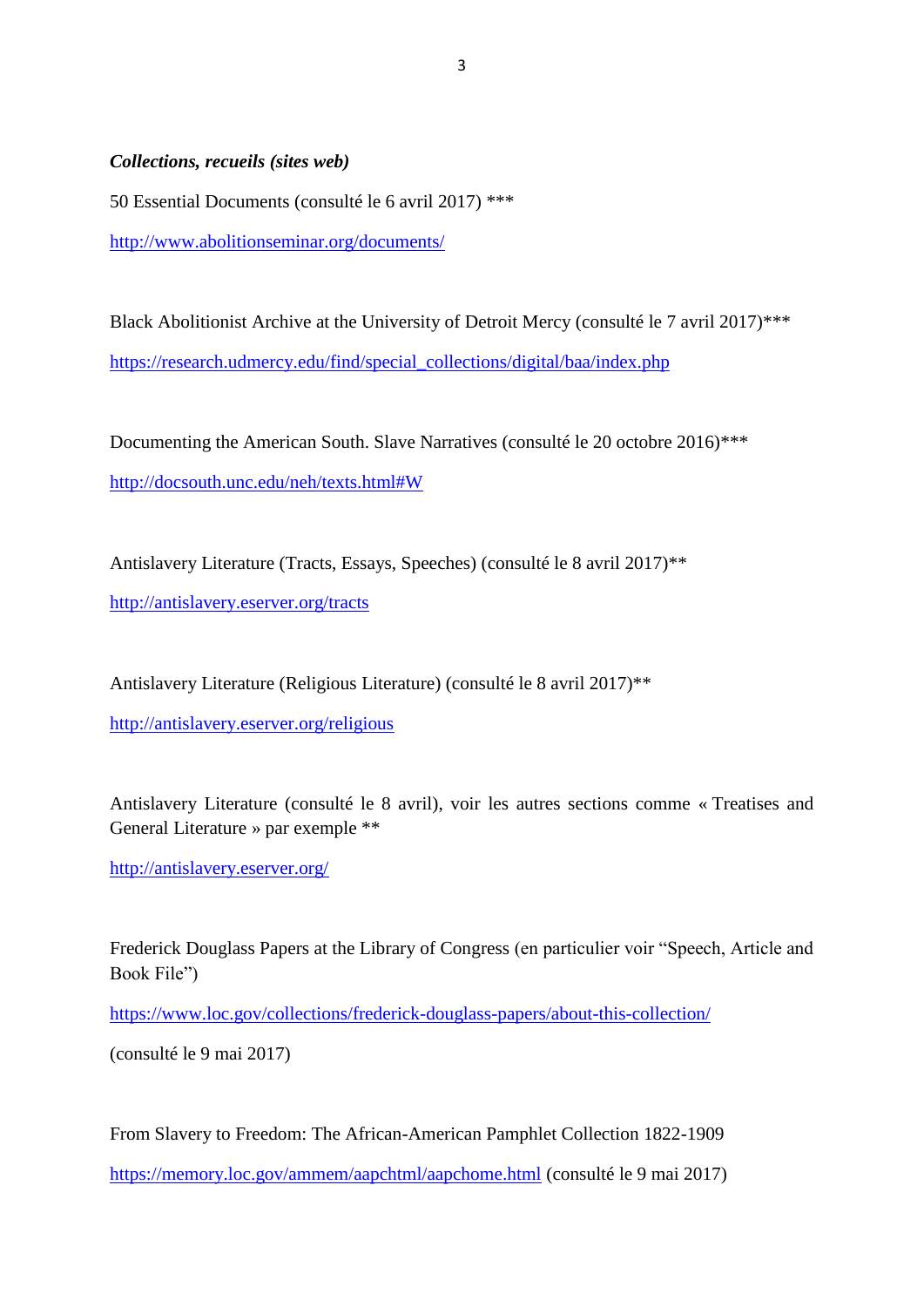# *Documents officiels, documents émanant d'associations et conventions, pétitions (exemples)*

Cole, Thomas et al. "Memorial of Thomas Cole, Bricklayer et al., 1791" Ed. Par Herbert Aptheker in "Document. Eighteenth Century Petition of South Carolina Negroes*". Journal of Negro History*. Vol. 31, n°1 (Jan. 1946), pp. 98-99.

Convention of Delegates, *Minutes of the Proceedings of a Convention of Delegates from the Abolition Societies*. Philadelphie: Zachariah Poulson, Jr., 1794. <https://archive.org/stream/ASPC0002456000#page/n0/mode/2up> (consulté le 24 avril 2017).

Delany, Martin R. *Official Report of the Niger Valley Exploring Party*. 1861.

Executive Committee of American Anti-Slavery Society. *The Constitution of the Anti-Slavery Society, with the Declaration of the National Anti-Slavery Convention at Philadelphia, December 1833 and The Address to the Public*. Boston: Isaac Knapp, 1838. <https://archive.org/details/constitutionofam00amer> (consulté le 6 avril 2017).

## *Œuvres individuelles (sélection):*

*Récits de vie des Noirs et récits d'esclaves*

# Quelques récits individuels en anglais (mais ils sont en général sur « Documenting the American South »)

Allen, Richard. *The Life, Experience, and Gospel Labours of the Rev. Richard Allen, To Which is Annexed The Rise and Progress of the African Methodist Episcopal Church in the United States of America. Containing a Narrative of the Yellow Fever in the Year of Our Lord 1793: With An Address to the People of Colour in the United States*. Philadelphia: Martin & Boden, Printers, 1833.<http://docsouth.unc.edu/neh/allen/allen.html> (consulté le 6/10/2016).

Hodges, Graham Russell ed. *Black Itinerants of the Gospel. The Narratives of John Jea and George White*. New York: Palgrave, 2002.

Malvin, John. *North into Freedom : The Autobiography of John Malvin, Free Negro, 1795- 1880*. Ed. par Allan Peskin. Cleveland: Press of Western Reserve University, 1966. <https://archive.org/details/autobiojohnmalvin00malvrich> (consulté le 19 avril 2017).

## Traductions françaises récentes des récits d'esclaves (en général éditées)

Brown, William Wells. *Le récit de William Wells Brown, esclave fugitif, écrit par lui-même* (traduction, introduction et notes de Claire Parfait et Marie-Jeanne Rossignol). Mont-Saint-Aignan : Publication des Universités de Rouen et du Havre, 2012.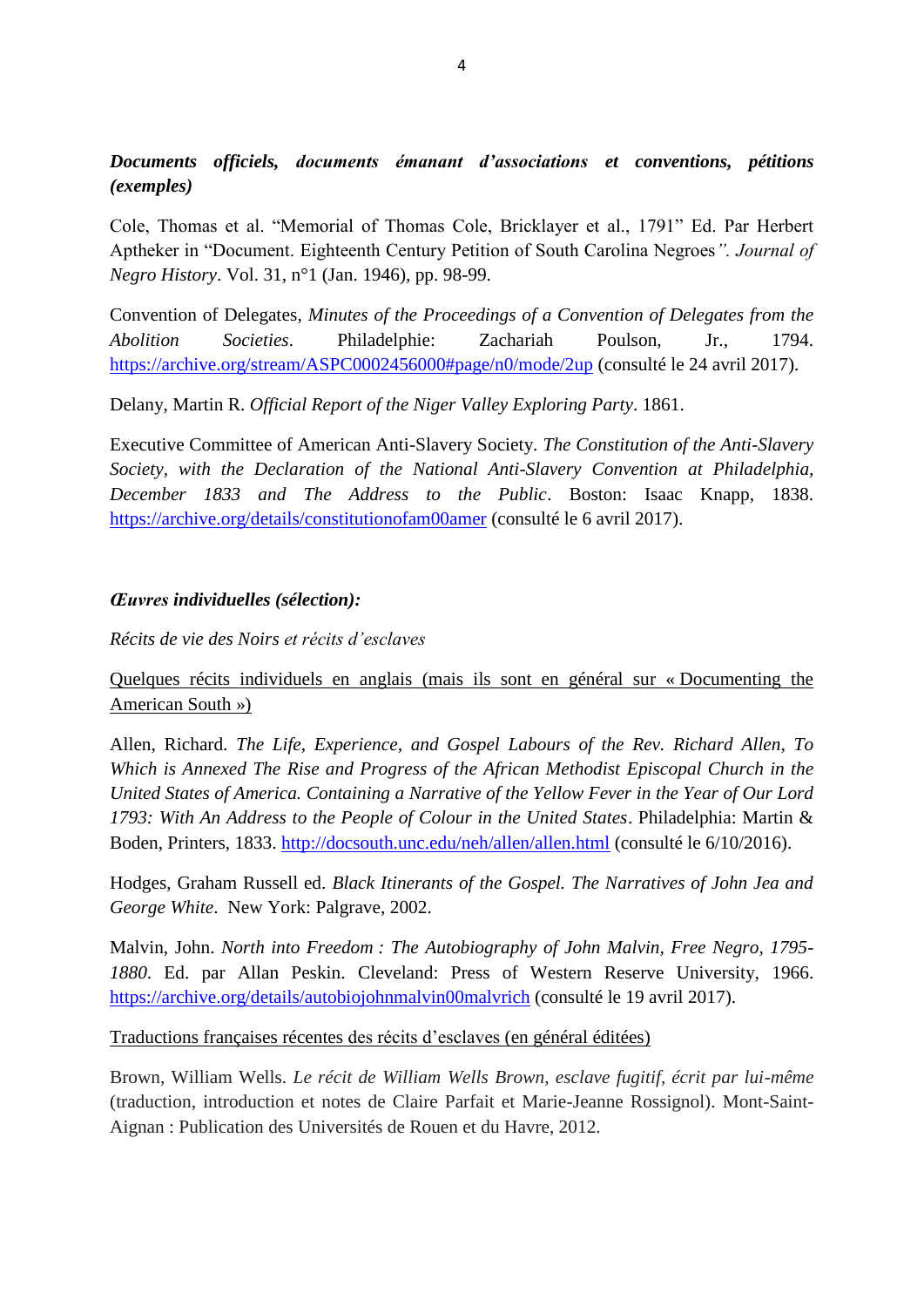Crafts, Hannah. *Autobiographie d'une esclave* (édition et introduction par Henry Louis Gates Jr., traduction par Isabelle Maillet). Paris : Payot, 2005.

Douglass, Frederick. *Mémoires d'un esclave américain* (traduction par Fanchita Gonzales Batlle, introduction d'Anna Libera). Paris : François Maspéro, 1980. (réédité en 1982).

---. *Mon éducation* (traduction par Guillaume Villeneuve, postface par Alexandre Thibault). Paris : Mille et une nuits, 2003.

---. *Mémoires d'un esclave*. (traduction, notes et introduction par Normand Baillargeon et Chantal Santerre), Montréal : LUX éd., 2005. (réédité en 2007).

---. *La vie de Frederick Douglass, esclave américain, écrite par lui-même* (traduction notes et lecture accompagnée par Hélène Tronc). Paris : Gallimard 2006.

Grandy, Moses. *Le récit de Moses Grandy, esclave en Caroline du Nord* (traduction et présentation par Jean Benoist). Montréal : Centre de recherches caraïbes, Université de Montréal, 1977.

Henson, Josiah. *L'Oncle Tom, mémoires: L'autobiographie de celui qui inspira le célèbre personnage de Harriet Beecher*. Bruxelles : Jourdan, 2010.

Jacobs, Harriet Ann. *Incidents dans la vie d'une jeune esclave* (traduction par Monique Benesvy). Paris : V. Hamy, 1992. (réédité en 2008)

Northup, Solomon. *Douze ans d'esclavage* (traduction et adaptation par Philippe Bonnet et Christine Lamotte, introduction et postface de Matthieu Renault). Paris : Entremonde, 2013.

Northup, Solomon. *Twelve years a slave (Esclave pendant douze ans)*. Traduit par Anna Souillac. Paris : Michel Laffont, 2014.

Smith, Venture. *Narration [de la vie et des aventures de Venture Smith, natif d'Afrique mais](javascript:Show()  [néanmoins résident aux Etats-Unis d'Amérique durant plus de soixante ans, raconté par lui](javascript:Show()[même](javascript:Show()* (Traduit par Emma Okonkwo, avec une introduction de M-J Rossignol). Les Inédits Manioc, 2017.<http://www.manioc.org/recherch/T17002>

Truth, Sojourner. *Récit de Sojourner Truth, Une esclave du Nord, émancipée de la servitude corporelle en 1828 par l'État de New York* (Traduction, introduction et notes de Claudine Raynaud). Mont-Saint-Aignan : Publication des Universités de Rouen et du Havre, 2016.

Turner, Nat. *Confessions de Nat Turner* (Traduction et postface de Michaël Roy). Paris : Éditions Allia, 2017.

NB : Une liste exhaustive des récits traduits en français se trouve sur le site EHDLM « L'histoire depuis les marges » (consulté le 8 avril 2017)

<https://hdlm.hypotheses.org/recits-desclaveslave-narratives>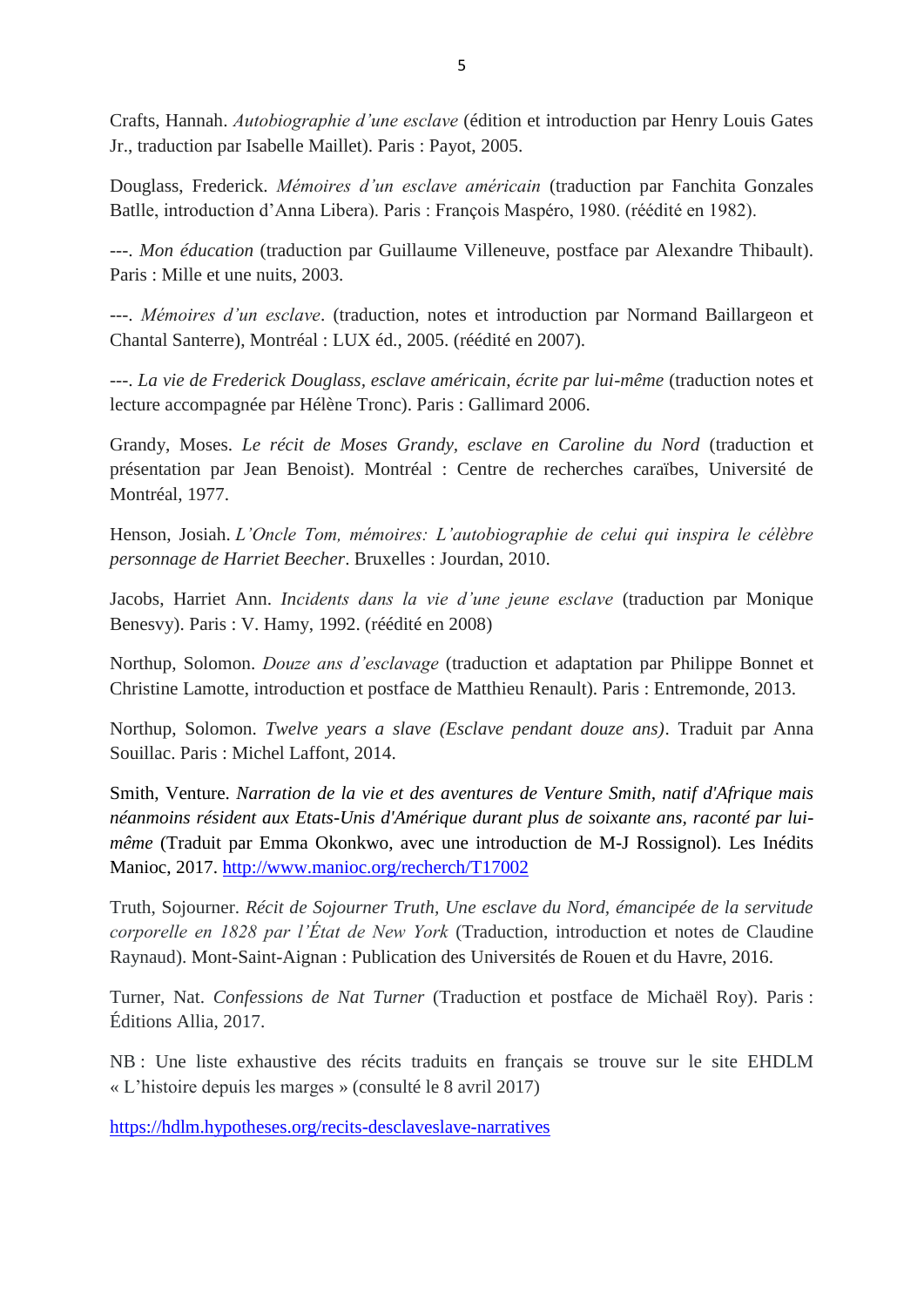Journaux, mémoires, correspondance et recueils de lettres (sélection)

Birney, James. *Letter on Colonization*. New York: Office of the Antislavery Reporter, 1834. <https://archive.org/details/letteroncoloniza11birn> (consulté le 18 avril 2017).

Child, Lydia Maria. *Lydia Maria Child: Selected Letters, 1817-1880*. Ed. par Milton Meltzer et Patricia G. Holland. Amherst: U of Massachusetts P, 1983.

---. *Letters from New York*. Ed. par Bruce Mills. Athens: University of Georgia Press, 1999. (des éditions anciennes sont également disponibles sur archive.org).

---. *Letters of Lydia Maria Child, with a biographical introduction by John G. Whittier, and an appendix by Wendell Phillips*. Boston: Houghton, Mifflin & Cy, 1883. [https://archive.org/details/lettersoflydiama00chil\\_0](https://archive.org/details/lettersoflydiama00chil_0) (consulté le 18 avril 2017).

Cuffe, Paul. *Captain Paul Cuffe's Logs and Letters, 1807-1817: A Black Quaker's « Voice from within the Veil »*. Washington, DC: Howard University Press, 1996.

Garrison, William Lloyd. *The Letters of William Lloyd Garrison*, 5 vols. Cambridge, Ma: Harvard University Press, 1971-1981.

Grimké, Sarah, and Angelina Grimké. *On Slavery and Abolitionism: Essays and Letters*. Ed. par Mark Perry. New York: Penguin, 2014.

Grimké, Angelina E. *Letters to Catharine E. Beecher, in Reply to an Essay on Slavery and Abolitionism, Addressed to A.E. Grimké*. Boston: Isaac Knapp, 1838. <https://www.gutenberg.org/files/53852/53852-h/53852-h.htm> (consulté le 7 avril 2017).

---. *Walking by Faith : The Diary of Angelina Grimké 1828-1835*. Ed. par Charles Wilbanks. Columbia, S.C.: University Press of South Carolina, 2003.

Lundy, Benjamin. *The Life, Travels, and Opinions of Benjamin Lundy, including his Journey to Texas and Mexico, with a Sketch of Contemporary Events, and a Notice of the Revolution in Hayti*. Thomas Earle ed. Philadelphia : W.D. Parrish, 1847. <https://archive.org/details/lifetravelsopini00lund> (consulté le 21 avril 2017).

Mott, Lucretia. *Slavery and "The Woman Question": Lucretia Mott's Diary of Her Visit to Britain to Attend the World's Anti-Slavery Convention of 1840*. Ed. par Frederick B. Tolles. Haverford, Pa.: Friends' Historical Association, 1952.

Phillips, Wendell. *Speeches, Lectures, and Letters*. Boston : Lee and Shepard, 1884. <https://archive.org/details/speecheslectures7056phil> (consulté le 19 avril 2017).

Rankin, John. *Letters on American Slavery*. 1823. Boston : Isaac Knapp, 1838. <https://archive.org/details/lettersonamerica1838rank> (consulté le 18 avril 2017).

Still, William. *The Underground Railroad. A Record of Facts, Authentic Narratives, Letters &c*. Philadelphia: Porter and Coates, 1872. <https://archive.org/details/undergroundrailr00stil> (consulté le 5 mai 2016).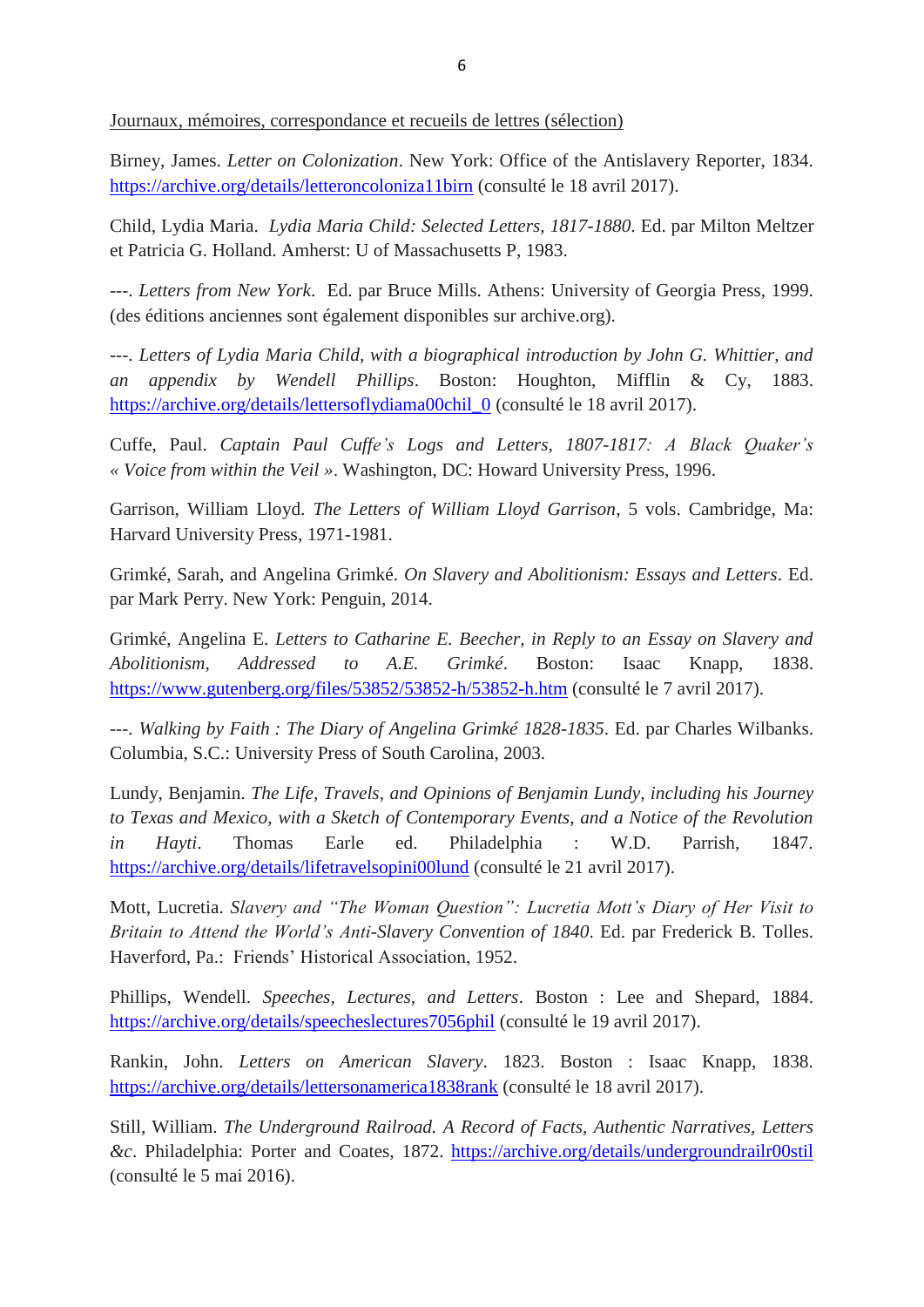Autres (pamphlets, sermons, ouvrages etc.) : sélection

An. *An Appeal to the Women of the Nominally Free States issued by an Anti-Slavery Convention of American Women*. Boston: Isaac Knapp, 1836. <https://archive.org/details/appealtowomenofn00anti> (consulté le 18 avril 2017).

Allen, Richard, and Absalom Jones. *A Narrative of the Proceedings of the Black People During the Late Awful Calamity in Philadelphia in the Year 1793 and a Refutation of Some Censures, Thrown Upon Them in a Late Publication*. Philadelphia: Printed for the Authors by William W. Woodward, at Franklin's Head, 41 Chestnut Street, 1794. https://archive.org/details/2559020R.nlm.nih.gov (consulté le 6/10/2016).

Barrow, David. *Involuntary, unmerited, perpetual, absolute, hereditary slavery, examined : on the principles of nature, reason, justice, policy, and scripture*. Lexington : D & E; Bradford, 1808. <http://memory.loc.gov/cgi-bin/ampage> (consulté le 21 avril 2017).

Benezet, Anthony. *Une histoire de la Guinée* (*Some Historical Account of Guinea*). Traduit et éd. par Marie-Jeanne Rossignol et Bertrand Van Ruymbeke. Paris: Presses de la SFEDS, 2017, à paraître. En anglais en libre accès sur <http://www.gutenberg.org/ebooks/11489> (consulté le 8 avril 2017).

Carey, Mathew. *Letters on the Colonization Society with a View to Its Probable Results*. 2nd ed. Philadelphia: Young, 1832.<https://archive.org/details/lettersoncoloniz00incare> (consulté le 19 avril 2017).

Chandler, Elizabeth Margaret. *The Poetical Works of Elizabeth Margaret Chandler: with a memoir of her Life and Character*. Ed. Par Benjamin Lundy. Philadelphie : L. Howell, 1836. <https://archive.org/details/poeticalworksofe00chanrich> (consulté le 21 avril 2017).

Child, Lydia Maria. *An Appeal in Favor of that Class of Americans Called Africans*. New York: Published by John S. Taylor, 1836. [http://www.gutenberg.org/files/28242/28242](http://www.gutenberg.org/files/28242/28242-h/28242-h.htm) [h/28242-h.htm](http://www.gutenberg.org/files/28242/28242-h/28242-h.htm) (consulté le 18 avril 2017).

---. *The Duty of Disobedience to the Fugitive Slave Act: An Appeal to the Legislators of Massachusetts*. Boston: Published by the American Anti-Slavery Society, 1860. <http://www.gutenberg.org/files/13989/13989-h/13989-h.htm> (consulté le 18 avril 2017).

Coates, Benjamin. *Cotton Cultivation in Africa. Suggestions on the Importance of the Cultivation of Cotton in Africa, in Reference to the Abolition of Slavery in the United States, through the Organization of the African Civilization Society*. Philadelphie: Sherman & Son, 1858.

Delany, Martin R. *The Condition, Elevation, Emigration, and Destiny of the Colored People of the United States*. Philadelphia: published by the author, 1852. <http://www.gutenberg.org/files/17154/17154-h/17154-h.htm> (consulté le 6 avril 2017).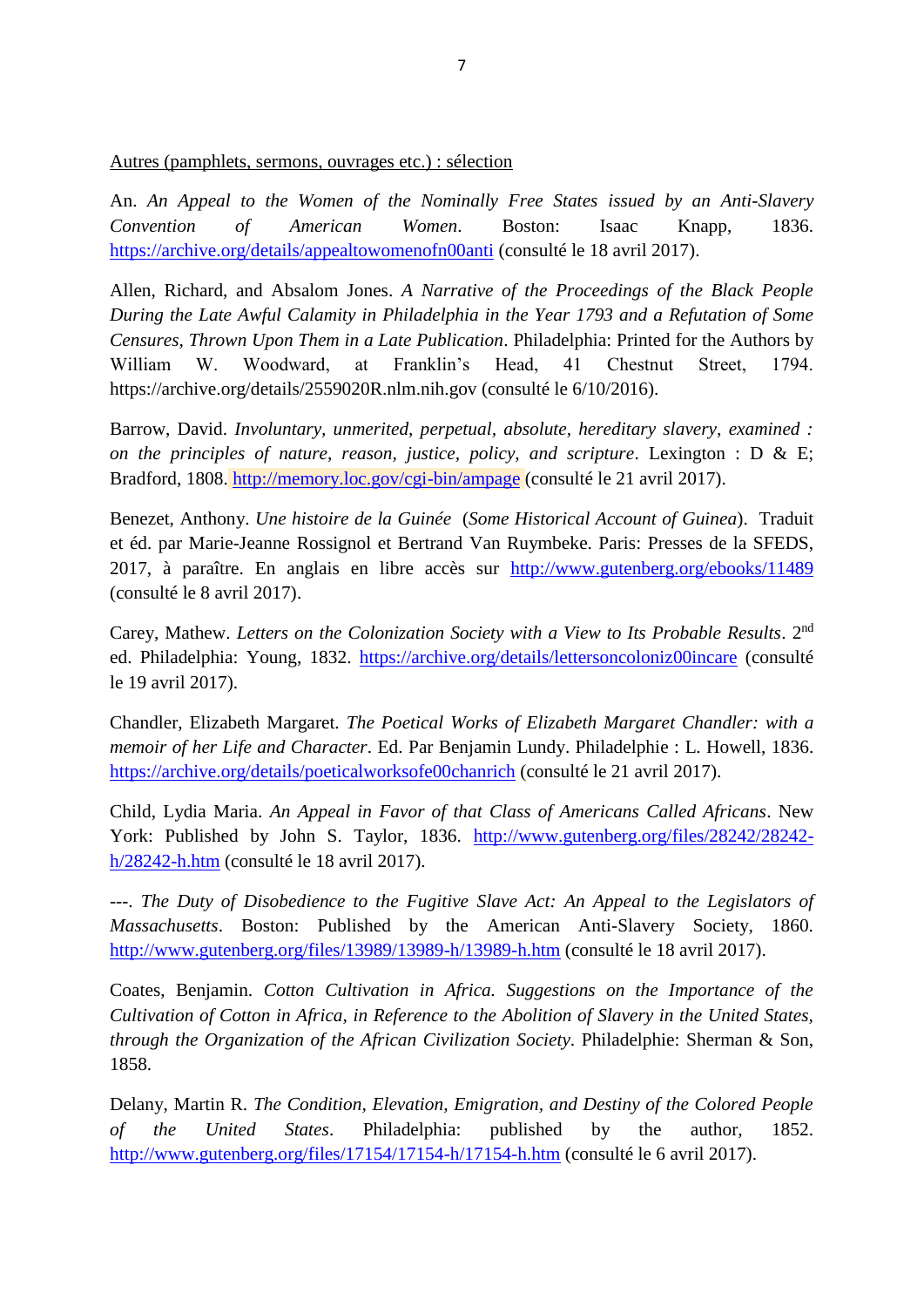Dwight, Timothy. *An Oration Spoken Before "The Connecticut Society, for the Promotion of Freedom and the Relief of Persons Unlawfully Holden in Bondage" Convened in Hartford, On the 8th Day of May, 1794*. Hartford: Hudson and Goodwin, 1794. <https://archive.org/details/ASPC0001982000> (consulté le 24 avril 2017).

Emerson, Ralph Waldo. *Emerson's Antislavery Writings*. Ed. par Len Gougeon et Joel Myerson. New Haven, 1995. New Haven: Yale University Press, 2002.

Foster, Frances Smith ed. *A Brighter Coming Day: A Frances Ellen Watkins Harper Reader*. New York: Feminist Press at the City University of New York, 1990.

Garrison, William Lloyd. *Thoughts on African Colonization or an Impartial Exhibition of the Doctrines, Principles and Purposes of the American Colonization together with the Resolutions, Addresses and Remonstrances of the Free People of Colour*. Boston: Printed and Published by Garrison and Knapp, 1832. <https://archive.org/details/thoughtsonafrica00garr> (consulté le 6 octobre 2016).

---. *Selections from the Writings and Speeches of William Lloyd Garrison with an appendix*. Boston R.F. Wallcut, 1852. <https://archive.org/details/cu31924032775383> (consulté le 18 avril 2017).

Grimké, Sarah et Angelina. *The Public Years of Sarah and Angelina Grimké: Selected Writings, 1835-1839*. Ed. par Larry Ceplair. New York: Columbia University Press, 1989.

---. *Les soeurs Grimké: de l'antiesclavagisme aux droits de la femme.* Ed. par Colette Collomb-Boureau. Lyon: Presses de l'Ens Lyon, coll. Les fondamentaux du féminisme anglosaxon, 2016.

Grimké, Angelina E. *Appeal to the Christian Women of the South*. New York: American Anti-Slavery Society, 1836. <https://archive.org/details/appealtochristia1836grim> (consulté le 18 avril 2017).

Kemble, Fanny Anne. *Journal of a Residence on a Georgian Plantation in 1838-1839*. New York: Harper and Brothers Publishers, 1863.

<https://archive.org/details/journalofresiden00kembuoft> (consulté le 6 avril 2017), ou <http://www.gutenberg.org/files/12422/12422-h/12422-h.htm> (consulté le 6 avril 2017).

Jay, William. *Miscellaneous Writings on Slavery*. Boston: Jewett & Co, 1853. <https://archive.org/details/miscellaneousw00jayw> (consulté le 18 avril 2017).

Jones, Absalom. « A Thanksgiving Sermon », February 11, 1808. <http://antislavery.eserver.org/religious/absalomjones/religious/absalomjones/absalomjones.html> (consulté le 6/10/2016).

Levine, Robert S. ed. *Martin Delany: A Documentary Reader*. Chapel Hill, N.C.: University of North Carolina Press, 2003.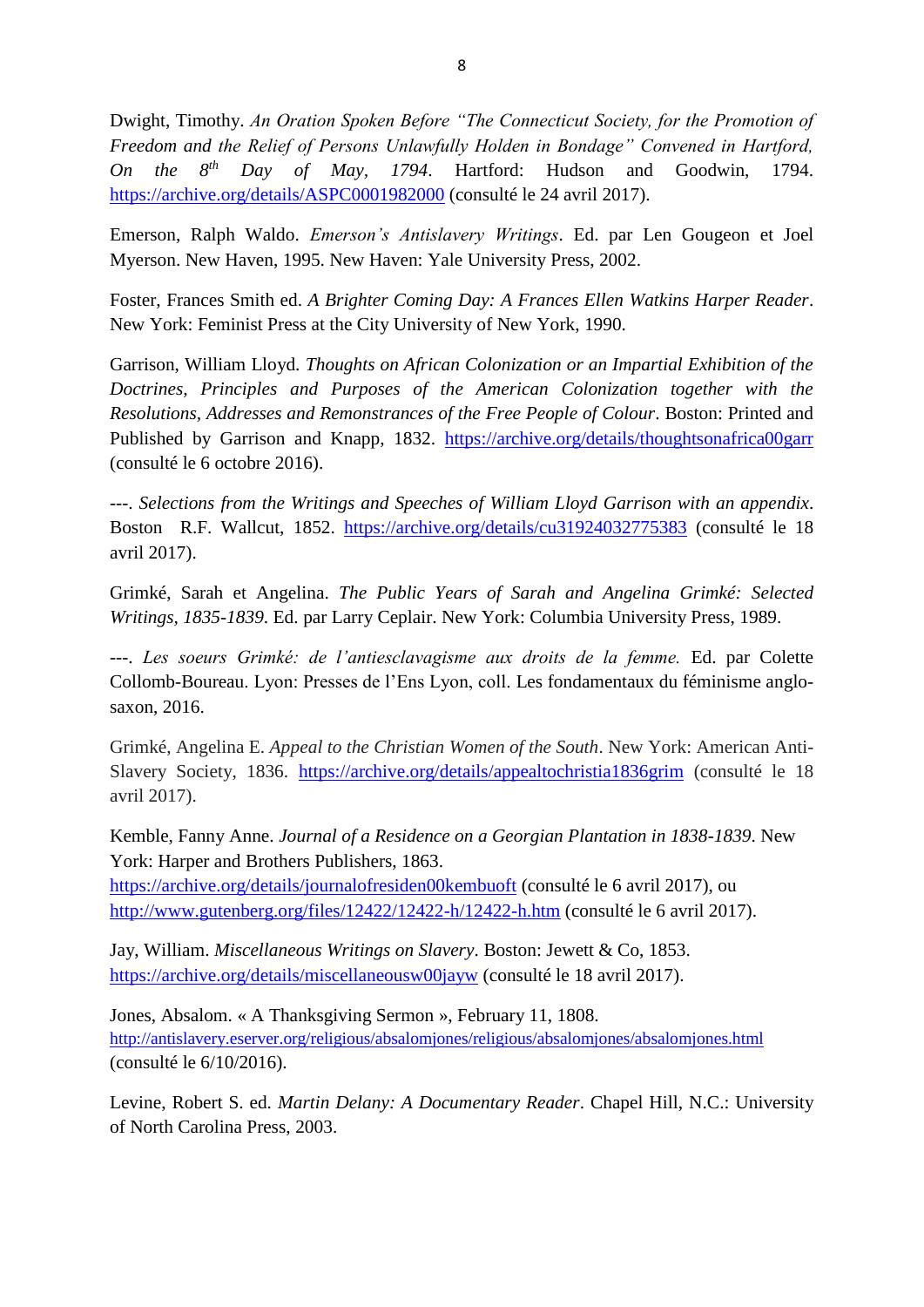Specq François, éd. *De l'esclavage en Amérique*. Paris: Presses de l'ENS, 2006 (textes de Frederick Douglass et Henry David Thoreau accompagnés d'une postface du traducteur).

Tucker, St. George. *Dissertation on Slavery, With a Proposal for the Gradual Abolition of it, in the State of Virginia.* Philadelphia: Printed by Mathew Carey, 1796. <http://www.gutenberg.org/files/32239/32239-h/32239-h.htm> (consulté le 21 avril 2017).

Woolman, John. *Considerations on the Keeping of Negroes. First Printed in 1754*. Phildelphie: Published by the Tract Association of Friends. <https://archive.org/details/considerationson00wool> (consulté le 18 avril 2017).

---. *The Journal*. 1774. in Vol. I, *The Harvard Classics*, New York: P.F. Collier and Sons, 1909edition.

[http://web.archive.org/web/20080927085933/http://etext.lib.virginia.edu/toc/modeng/public/](http://web.archive.org/web/20080927085933/http:/etext.lib.virginia.edu/toc/modeng/public/WooJour.html) [WooJour.html](http://web.archive.org/web/20080927085933/http:/etext.lib.virginia.edu/toc/modeng/public/WooJour.html) (consulté le 7 avril 2017).

Walker, David. *Walker's Appeal in Four Articles*[…]. Boston: Revised and Published by David Walker, 1830. <http://docsouth.unc.edu/nc/walker/walker.html> (consulté le 7 avril 2017). Voir l'édition de Peter P. Hinks, *David Walker's Appeal*. University Park: Penn State University Press, 2000.

Weld, Theodore Dwight. *American Slavery As It is: Testimony of a Thousand Witnesses*. New York: Published by the American Anti-Slavery Society, 1839. <http://docsouth.unc.edu/neh/weld/weld.html> (consulté le 6 avril 2017).

Williams, Peter, Jr. *An Oration on the Abolition of the Slave Trade. Delivered in the African Church in the City of New York, January 1, 1808*. New York: Samuel Wood, 1808. <http://digitalcommons.unl.edu/etas/16/> (consulté le 21 avril 2017).

## **Sources secondaires :**

## **Histoire publique (sélection) :**

*"I will be heard!" Abolitionism in America* <http://rmc.library.cornell.edu/abolitionism/index.htm> (consulté le 6 avril 2017)

The Gilder Lehrman Institute of American History *"Slavery and Anti-Slavery"* [https://www.gilderlehrman.org/history-by-era/national-expansion-and-reform-1815-](https://www.gilderlehrman.org/history-by-era/national-expansion-and-reform-1815-1860/slavery-and-anti-slavery) [1860/slavery-and-anti-slavery](https://www.gilderlehrman.org/history-by-era/national-expansion-and-reform-1815-1860/slavery-and-anti-slavery) (consulté le 6 mai 2017)

PBS*. "African-Americans in America".* <http://www.pbs.org/wgbh/aia/part1/narrative.html> (consulté le 7 avril 2017).

"Quakers and Slavery" <http://web.tricolib.brynmawr.edu/speccoll/quakersandslavery/> (consulté le 6 mai 2017)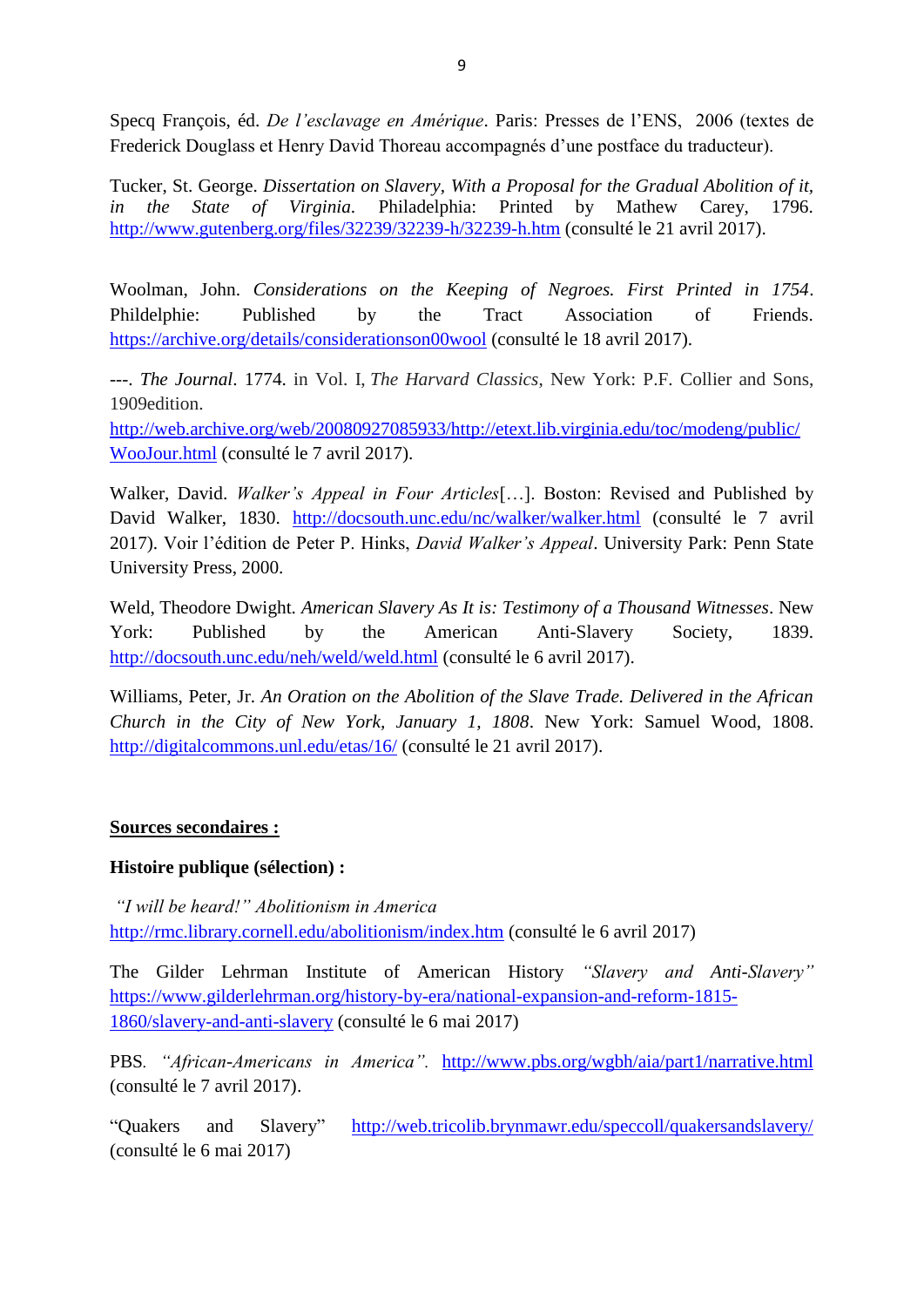### **Cours en ligne (exemple):**

"The Civil War and Reconstruction with David Blight" YaleCourses (2-9/27) <https://www.youtube.com/playlist?list=PL5DD220D6A1282057> (consulté le 6 mai 2017)

## **Questions d'interprétation générale, histoires et synthèses sur l'anti-esclavagisme et l'abolitionnisme, le combat des Noirs pour leur libération** :

Adams, Alice Dana. *The Neglected Period of Anti-Slavery in America 1808-1831*. 1908. Goucester, Mass.: P. Smith, 1964.

Andrews, William L. *To Tell A Free Story: The First Century of African-American Autobiography, 1760-1865*. Urbana, Ill.: 1986. \*\*

Blackburn, Robin. *The Overthrow of Colonial Slavery 1776-1848*. Londres: Verso, 1988.

---. *The American Crucible: Slavery, Emancipation and Human Rights*. Londres: Verso, 2011.

Bender, Thomas. Ed. *The Antislavery Debate: Capitalism and Abolitionism as a Problem in Historical Interpretation*. Berkeley, CA: University of California Press, 1992.

Berlin, Ira. *The Long Emancipation. The Demise of Slavery in the United States*. Cambridge: Harvard UP, 2015.

Davis, David Brion. *The Problem of Slavery in Western Culture*. Ithaca: Cornell UP, 1966.

- ---. *The Problem of Slavery in the Age of Revolution 1770-1823*. Ithaca: Cornell UP, 1975.
- ---. *Challenging the Boundaries of Slavery*. Cambridge: Harvard U P, 2003.

---. *The Problem of Slavery in the Age of Emancipation*. New York: Knopf, 2014.\*\*

Duberman, Martin B. ed. *The Antislavery Vanguard: New Essays on the Abolitionists*. Princeton, N.J.: Princeton University Press, 1965.

Harding, Vincent. *There is a River: The Black Struggle for Freedom in America*. New York: Vintage Books, 1983.

Locke, Mary S. *Anti-Slavery in America from the Introduction of African Slaves to the Prohibition of the Slave Trade.* Boston: Ginn and cy, 1901. Reprint 1969 Johnson Reprint Corporation, Basic Afro-American Reprint.

Martineau, Harriet. *The Martyr Age of the United States*. Boston: Weeks, Jordan & Co. 1839. <https://archive.org/details/martyrageofunite00martrich> (consulté le 18 avril 2017).

McCarthy, Timothy Patrick, et John Stauffer, Michael Fellman. *Prophets of Protest: Reconsidering the History of American Abolitionism*. New York: The New Press, 2006. \*\*\*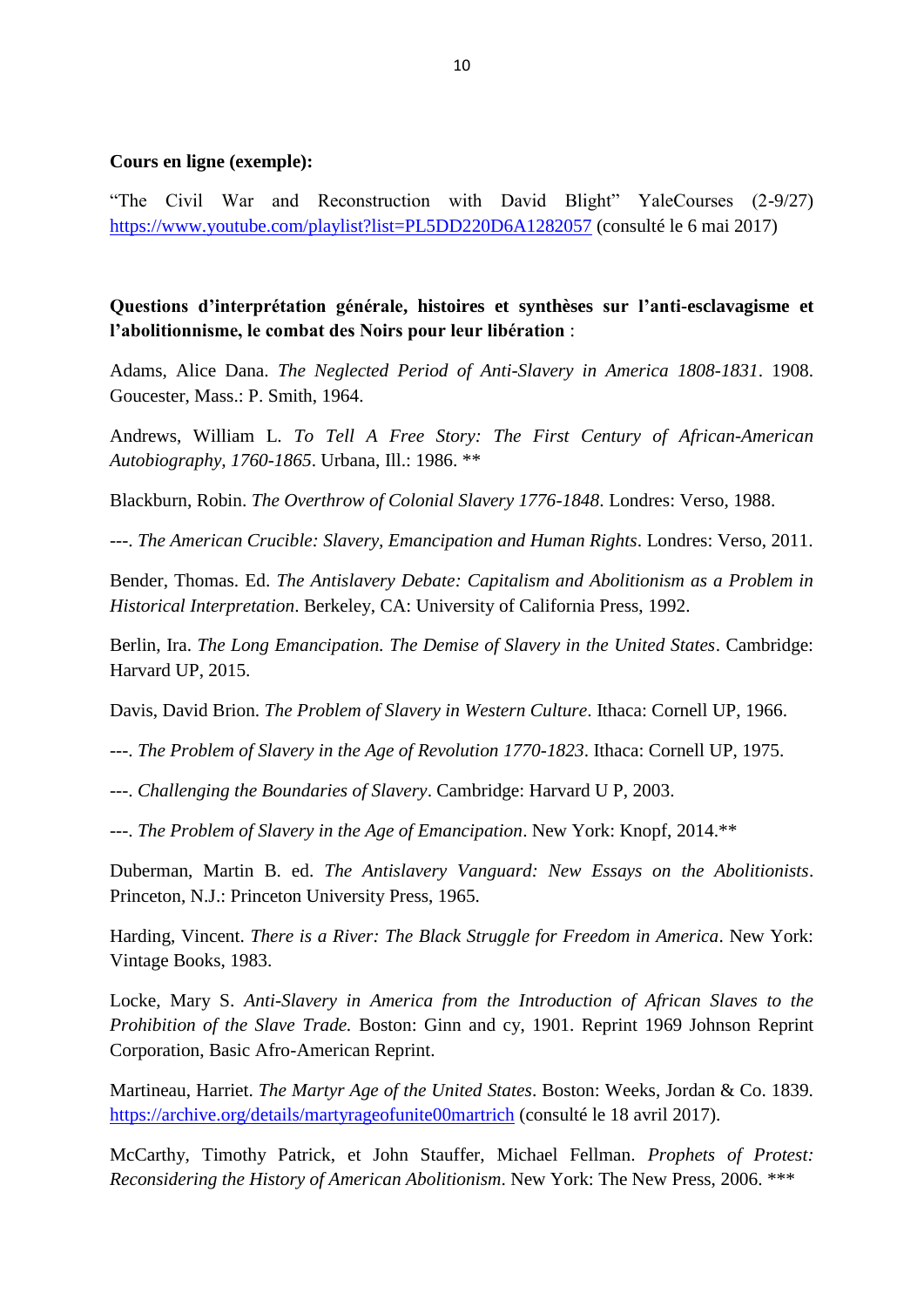Newman, Richard S. *The Transformation of American Abolitionism: Fighting Slavery in the Early Republic*. Chapel Hill: U of NC P, 2002. \*\*

Quarles, Benjamin, *Black Abolitionists*. NY: Da Capo P, 1969.

Perry, Lewis, and Michael Fellman eds. *Antislavery Reconsidered*. Baton Rouge, LA: Louisiana State University Press, 1979.

Grenouilleau, Olivier. *La révolution abolitionniste*. Paris: Gallimard, 2017.

Sinha, Manisha. *The Slave's Cause: A History of Abolition*. New Haven: Yale University Press, 2016. \*\*\*

Stewart, James Brewer. *Holy warriors: The Abolitionists and American Slavery*. 1976. New York: Harper Collins, 1996, rev. ed.\*\*

Zilversmit, Arthur. *The First Emancipation: The Abolition of Slavery in the North*. Chicago: University of Chicago Press, 1968.

#### **Contexte historique (selection) :**

### *Traite et esclavage en général* **:**

Beckert, Sven. *Empire of Cotton: A New History of Global Capitalism* (chapters 4, 5). New York: Penguin, 2014.

Blackburn, Robin. *The Making of New World Slavery: From the Baroque to the Modern 1492-1800*. Londres: Verso, 1997.

Berlin, Ira. *Many Thousands Gone: The First Two Centuries of Slavery in North America*. Cambridge, Mass.: The Belknap Press of Harvard University Press, 1998. \*\*\*

Genovese, Eugene D. *Roll, Jordan, Roll: The World the Slaves Made*. New York: Random House, 1972.

Pétré-Grenouilleau, Olivier. *La traite des Noirs*. Paris: PUF, Que sais-je ? 2013.

---, dir. *Dictionnaire des esclavages*. Paris: Larousse, 2010.

---. *Les traites négrières : essai d'histoire globale*. Paris: Gallimard, Folio histoire, 2004.

Rediker, Marcus. *The Slave Ship: A Human History*. New York: Viking, 2007.\*\*

#### *Période de la Révolution (1776-1787):*

Egerton, Douglas. *Death or Liberty: African Americans and Revolutionary America*. Oxford: Oxford University Press, 2009. \*\*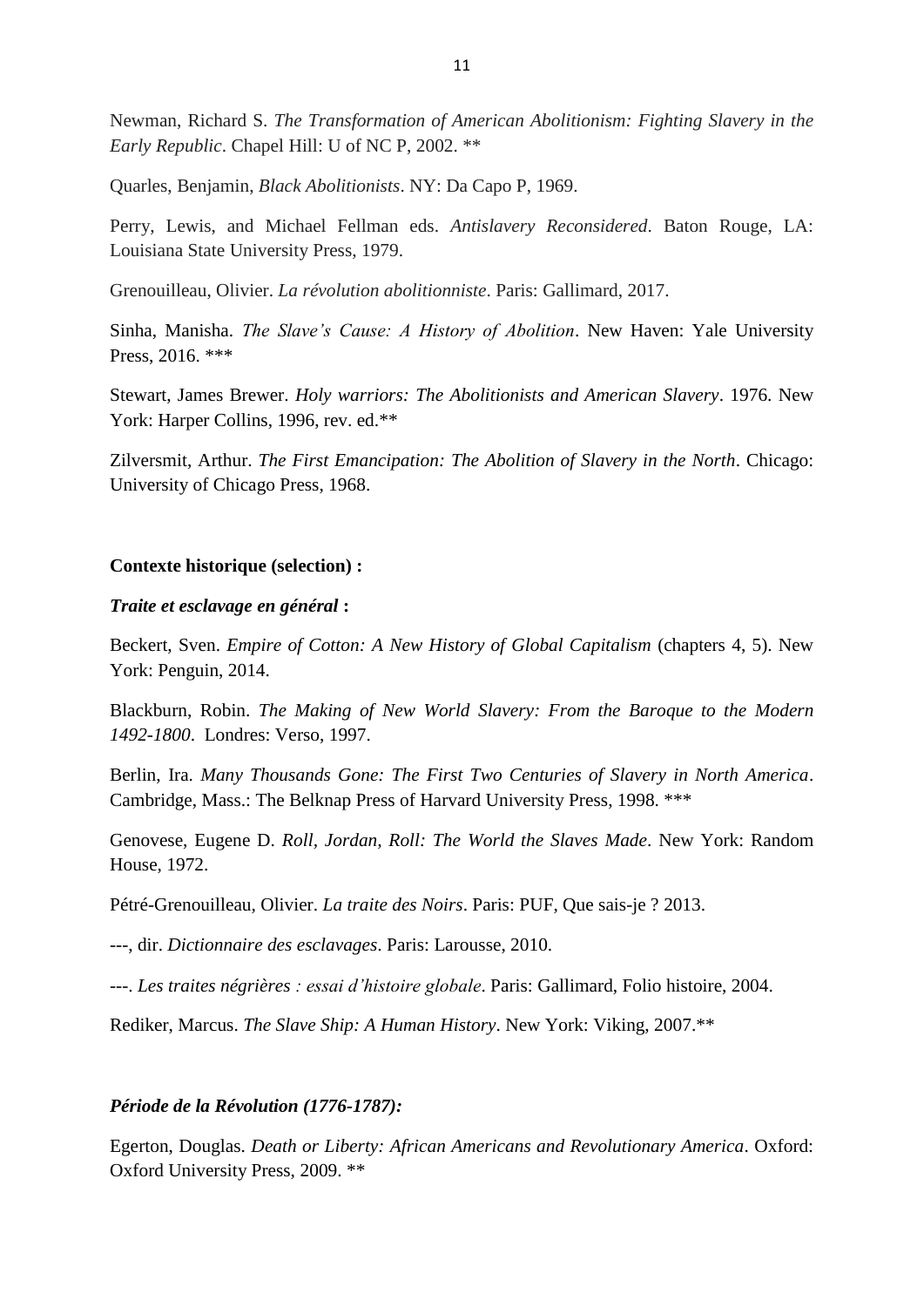Taylor, Alan. *American Revolutions: A Continental History, 1750-1804*. New York: Norton,  $2016.$ \*\*\*

## *La jeune République (1787-1830):*

Mason, Matthew. *Slavery and Politics in the Early American Republic*. Chapel Hill: University of North Carolina Press, 2006.

---, and John Craig Hammond eds. *Contesting Slavery: The Politics of Bondage and Freedom in the New American Nation*. Charlottesville, Va.: University of Virginia Press, 2011.

Rothman, Adam. *Slave Country: American Expansion and the Origins of the Deep South*. Cambridge, Ma.: Harvard University Press, 2005.\*\*\*

Johnson, Walter. *River of Dark Dreams: Slavery and Empire in the Cotton Kingdom*. Cambridge, Mass.: Harvard University Press, 2013.\*\*\*

Zeitz, Joshua Michael. "The Missouri Compromise Reconsidered: Antislavery Rhetoric and the Emergence of the Free Labor Synthesis". *Journal of the Early Republic* 20 (Autumn 2000): 447-485.

## *Les années antebellum (1830-1860):*

Foner, Eric. *Free Soil, Free Labor, Free Men: The Ideology of the Republican Party Before the Civil War*. 1970. New York: Oxford University Press, 1994.

Goen, C. C. *Broken Churches, Broken Nation: Denominational Schisms and the Coming of the American Civil War*. Macon, Ga.: Mercer University Press, 1985.

Howe, Daniel Walker. *What Hath God Wrought: The Transformation of America, 1815-1848*. New York: Oxford University Press, 2007. \*\*

Laurie, Bruce. *Beyond Garrison: Antislavery and Social Reform*. New York: Cambridge University Press, 2005. \*\*

Walters, Ronald G. *American Reformers, 1815-1860*, rev. ed. New York: Hill and Wang, 1997.\*\*

Wilentz, Sean*. The Rise of American Democracy: Jefferson to Lincoln.* New York: Norton, 2005.\*\*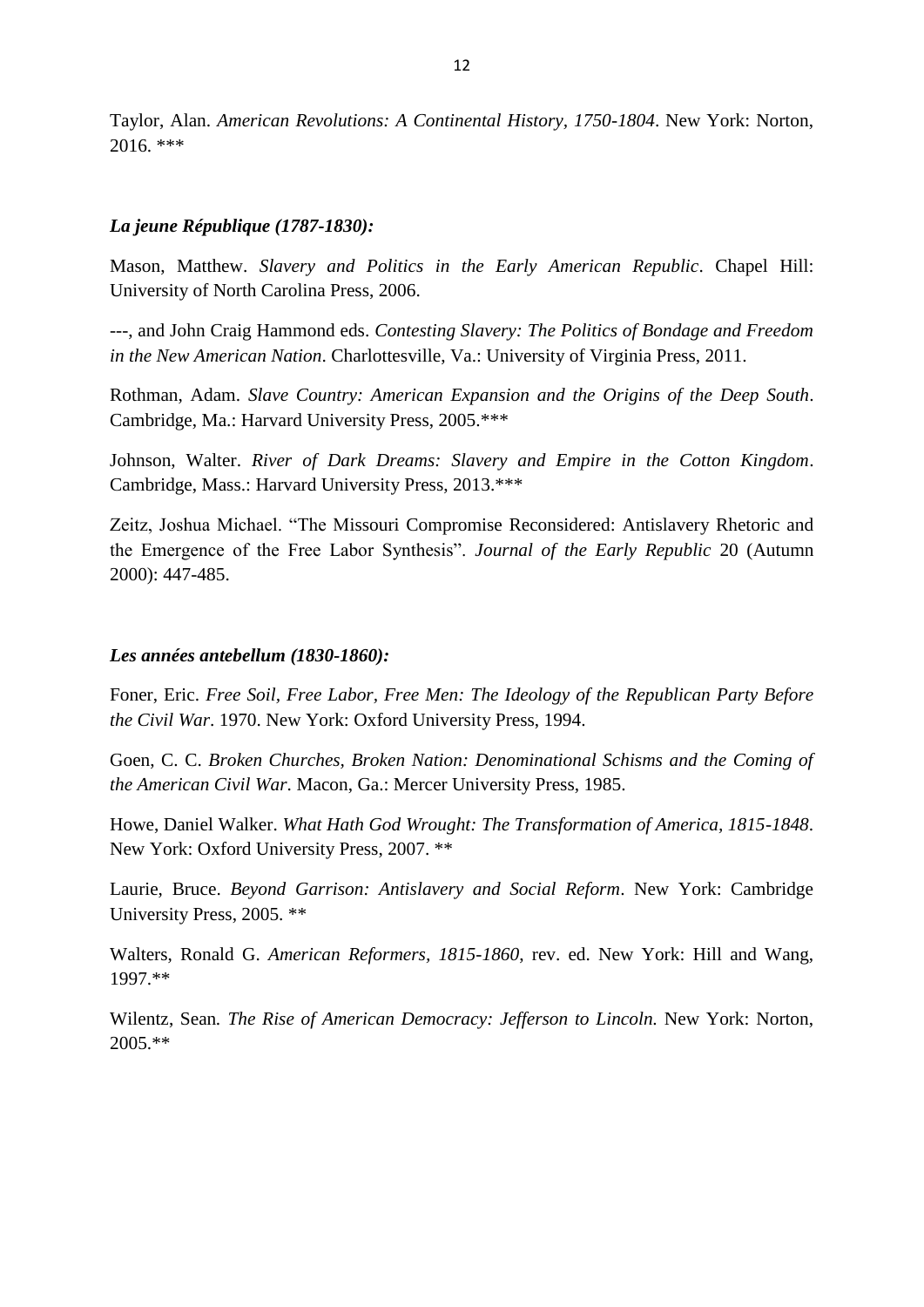### **Biographies: (selection)**

Abzug, Robert H. *Passionate Liberator: Theodore Weld and the Dilemma of Reform*. New York: Oxford University Press, 1980.

Du Bois, W.E.B. *John Brown*. Philadelphie: George W. Jacobs & Cy, 1909. <https://archive.org/details/johnbrown00dubo> (consulté le 6 mai 2017).

Gougeon, Len. *Virtue's Hero: Emerson, Anti-Slavery, and Reform*. Athens, Ga.: University of Georgia Press, 1990.

Greenspan, Ezra. *William Wells Brown, An African American Life*. New York: Norton, 2014.

Hodges, Graham Russell, *David Ruggles: a Radical Black Abolitionist and the Underground Railroad in New York City*, Chapel Hill: University of North Carolina Press, 2010.

James, Winston. *The Struggles of John Brown Russwurm: The Life and Writings of a pan-African Pioneer, 1799-1851*. New York: New York University Press, 2010.

Karcher, Carolyn E. *The First Woman of the Republic: A Cultural Biography of Lydia Maria Child*. Durham: Duke University Press, 1994.

Mayer, Henry. *All on Fire: William Lloyd Garrison and the Abolition of Slavery*, NY : St Martin's Press, 1998.

McFeely, William S. *Frederick Douglass*. New York: Norton, 1995.\*\*

Newman, Richard S. *Freedom's Prophet: Bishop Richard Allen, the AME Church, and the Black Founding Fathers*. New York: New York University Press, 2009.

Painter, Nell Irving. *Sojourner Truth: A Life, A Symbol*. New York : Norton, 1996.\*\*

Pasternak, Martin B. *Rise Now and Fly to Arms: The Life of Henry Highland Garnet*. New York : 1995.

Pease, Jane H. and William H. Pease. *Bound With Them in Chains: A Biographical History of the Antislavery Movement*. New York: Atheneum, 1972.

Perry, Mark. *Lift Up Thy Voice: The Sarah and Angelina Grimké Family's Journey from Slaveholders to Civil Rights Leaders*. New York: Penguin, 2002.

Reynolds, David S. *John Brown, Abolitionist: The Man Who Killed Slavery, Sparked the Civil War, and Seeded Civil Rights*. New York: Knopf, 2005. \*\*

Saillant, John. *Black Puritan, Black Republican: The Life and Thought of Lemuel Haynes 1753-1833.* New York: Oxford University Press, 2003.

Simon, Paul. *Freedom's Champion: Elijah Lovejoy*. Carbondale: Southern Illinois University Press, 2000.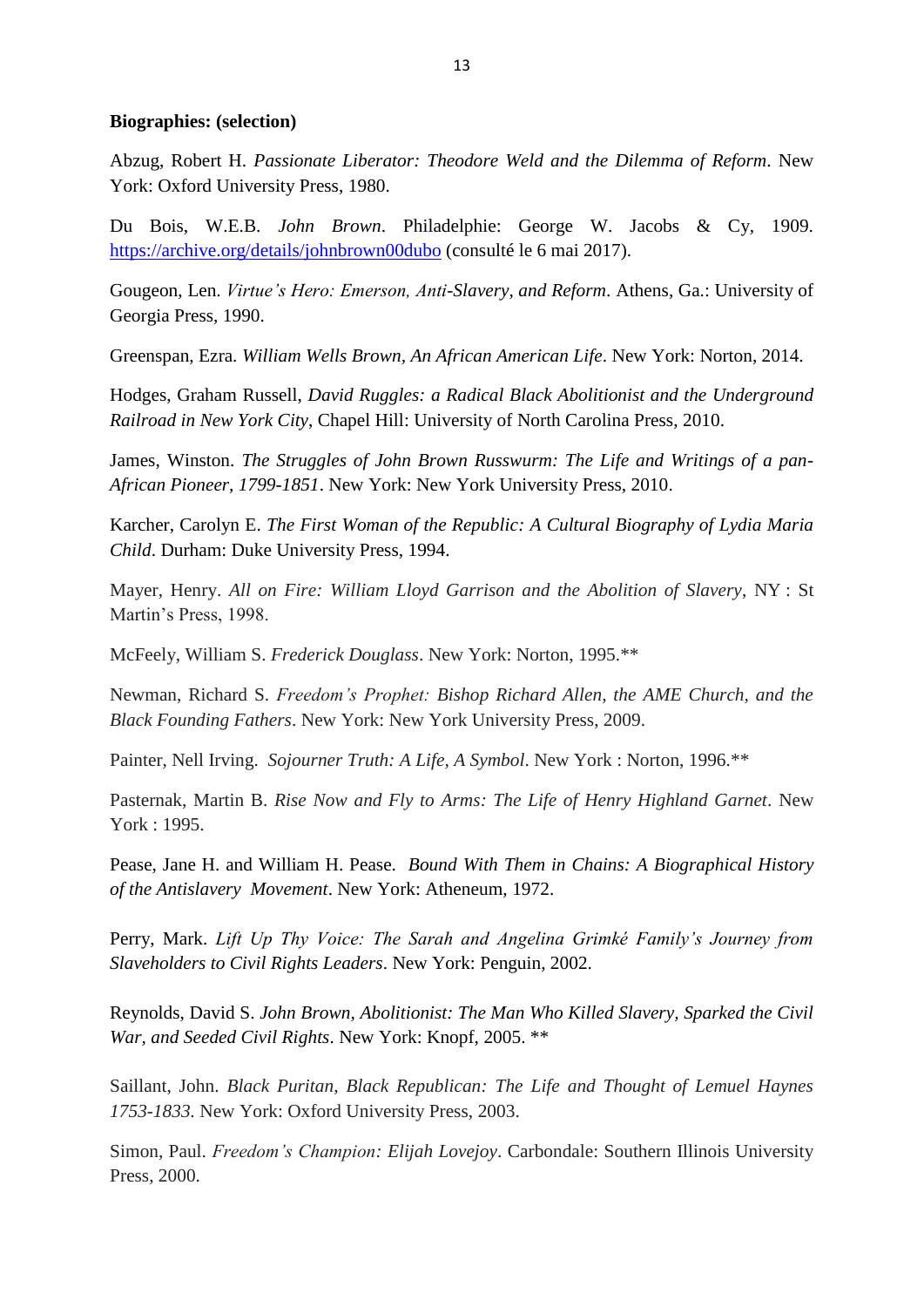Wagenknecht, Edward. *John Greenleaf Whittier: A Portrait in Paradox*, New York: Oxford University Press, 1967.

Washington, Margaret. *Sojourner Truth's America*. Urbana: University of Illinois Press, 2009.

Webber, Christopher L. *American to the Backbone: The Life of James W. C. Pennington, the Fugitive Slave Who Became One of the First Black Abolitionists*. New York: Pegasus Books, 2011.

Winch, Julie. *A Gentleman of Color: The Life of James Forten*. New York: Oxford University Press, 2003.

Wyatt-Brown, Bertram. *Lewis Tappan and the Evangelical War against Slavery*. Baton Rouge: Louisiana State UP, 1997. \*\*

Yellin, Jean Fagan. *Harriet Jacobs: A Life*. New York: Basic Civitas Books, 2004.

## **Race, antiesclavagisme et esclavage (sélection):**

Bay, Mia. *The White Image in the Black Mind: African-American Ideas About White People, 1830-1925*. New York: New York University Press, 2000.

Baptist, Edward. *The Half Has Never Been Told: Slavery and the Making of American Capitalism*. Londres: Basic Books, 2016.

Dain, Bruce. *A Hideous Monster of the Mind: American Race Theory in the Early Republic*. Cambridge, Ma.: Harvard University Press, 2003. \*\*

Finkelman, Paul. *Slavery and the Founders. Race and Liberty in the Age of Jefferson*. Routledge, 2001.

Fredrickson, George M. *The Black Image in the White Mind : The Debate on Afro-American Character and Destiny, 1817-1914*. New York: Harper, 1971.\*\*

---. *Racism : A Short History*. New Haven : Princeton University Press, 2002.

Goodman, Paul. *Of One Blood: Abolitionism and the Origins of Racial Equality*. Berkeley : University of California Press, 1982.

Guyatt, Nicholas. *Bind Us Apart : How Enlightened Americans Invented Racial Segregation*. New York, Basic Books, 2016.

Kendi, Ibram X. *Stamped from the Beginning. The Definitive History of Racist Ideas in America*. New York: Nation Books, 2016.

Jordan, Winthrop D. *White Over Black: American Attitudes Toward the Negro, 1550-1812*. 2<sup>nd</sup> ed 2012. Chapel Hill: University of North Carolina Press, 1968.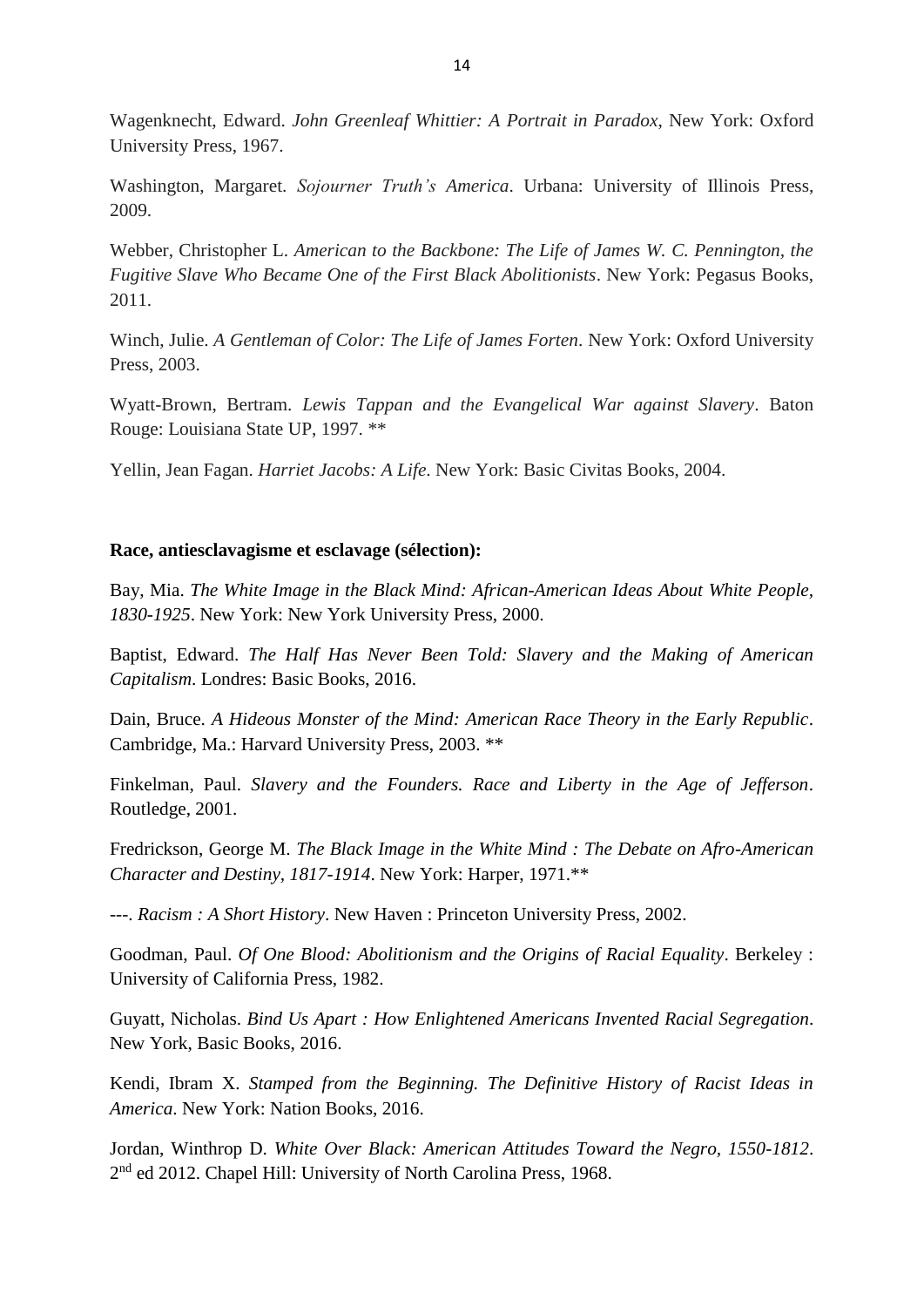Melish, Joanne. *Disowning Slavery: Gradual Emancipation and "Race" in New England, 1780-1860*. Ithaca, NY: Cornell UP, 1998.

Newman, Richard S. "From Benezet to Black Founders: Toward a New History of 18thcentury Atlantic Emancipation", chap. 13 in *The Atlantic World of Anthony Benezet 1713- 1784: From French Huguenot Reformation to North American Antislavery Activism*. Marie-Jeanne Rossignol et Bertrand Van Ruymbeke eds. Leyde: Brill, 2016.

Omi, Michael, et Howard Winant. *Racial Formation in the United States*. 1986. London: Routledge, 2014 (new edition).

Parkinson, Robert G. *The Common Cause: Creating Race and Nation in the American Revolution*. Chapel Hill N.C.: The University of North Carolina Press, 2016.

Ruchames, Louis ed. *Racial Thought in America: A Documentary History*. Vol. 1. *From the Puritans to Abraham Lincoln*. Amherst, Mass.: University of Massachusetts Press, 1969.

Schwartz, Philip. *Migrants Against Slavery: Virginians Against the Nation*. Charlottesville : University Press of Virginia, 2001.

Sidbury, James. *Becoming African in America: Race and Nation in the Early Black Atlantic*. New York: Oxford University Press, 2007.

Stauffer, John*. The Black Hearts of Men: Radical Abolitionists and The Transformation of Race*. Cambridge, Ma.: Harvard University Press, 2001.

Stewart, James Brewer. "The Emergence of Racial Modernity and the Rise of the White North 1790-1840", *Journal of the Early Republic* 18 (Summer 1998): 181-217.

---. *Race and the Early Republic: Racial Consciousness and Nation Building in the Early Republic*. New York: 2002.

Sweet, John Wood. *Bodies Politic: Negotiating Race in the American North, 1730-1830*. Philadelphie: University of Pennsylvania, 2003.

### **Militantisme anti-esclavagiste, anti-esclavagisme, abolition et liberté (sélection) :**

Barnes, Gilbert Hobbs. *The Anti-Slavery Impulse 1830-1844*. 1933. With a new introduction by William G. McLoughlin. New York: Harcourt, Brace & World, 1964. \*\*

Dillon, Merton. *The Abolitionists: The Growth of a Dissenting Minority*. De Kalb, Ill.: Northern Illinois University Press, 1974.

Cameron, Christopher. *To Plead Our own Cause: African Americans in Massachusetts and the Making of the Antislavery Movement*. Kent, Ohio: Kent State University Press, 2014.

Essah, Patience. *A House Divided: Slavery and Emancipation in Delaware, 1638-1865*. Charlottesville: University Press of Virginia, 1996.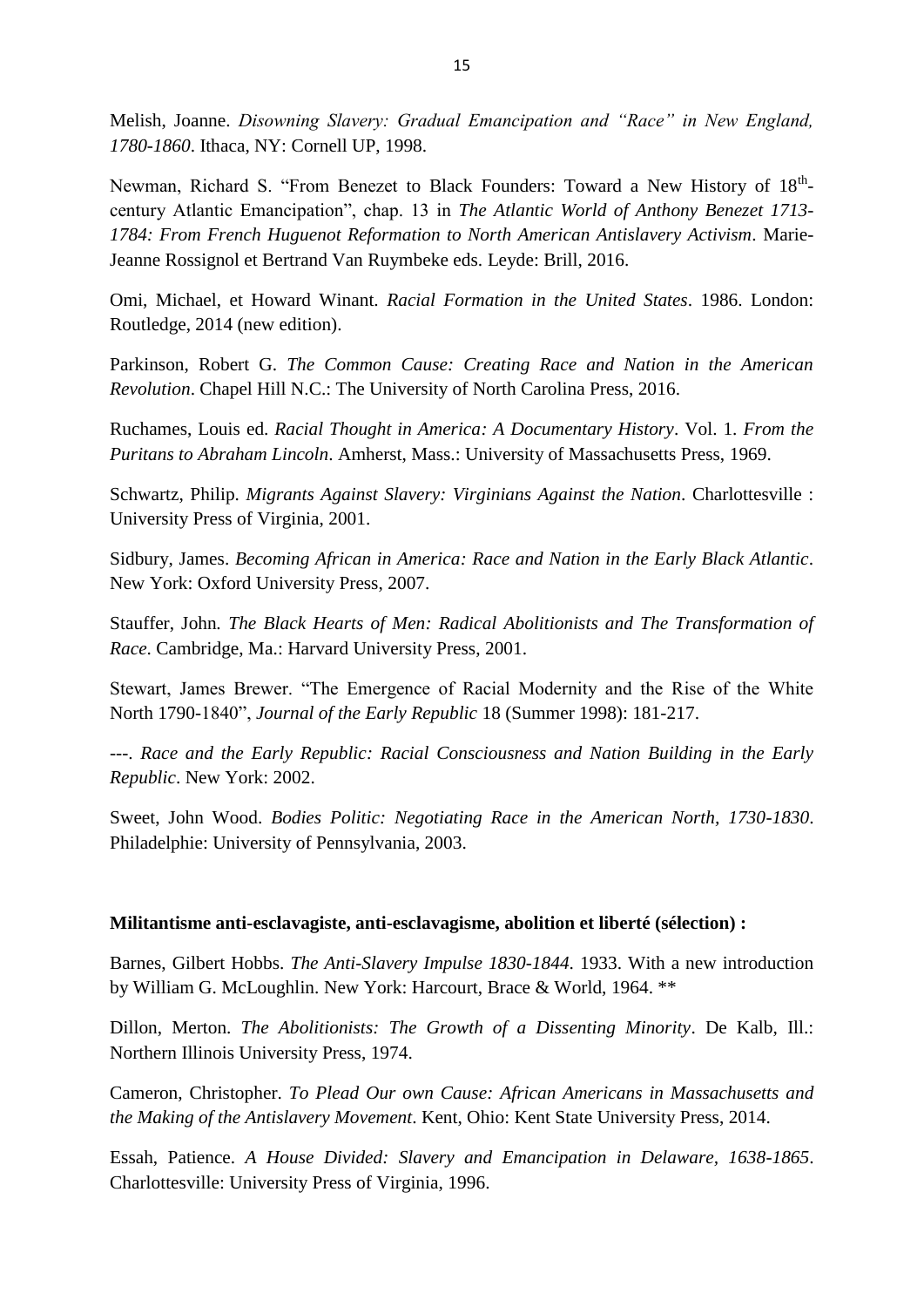Filler, Louis. *The Crusade Against Slavery 1830-1860: Friends, Foes, and Reform, 1820- 1865*. 1960. Algonac, Mich.: Reference Publications, 1986. \*\*

Gellman, David N. *Emancipating New York: The Politics of Slavery and Freedom, 1777 – 1827*. Baton Rouge: Louisiana State University Press, 2006.

Guasco, Susan Cooper. *Confronting Slavery: Edward Coles and the Rise of Anti-Slavery Politics in Nineteenth-Century America*. DeKalb, Ill.: Northern Illinois University Press, 2013.

Hodges, Graham Russell. *Root and Branch: African Americans in New York and East Jersey, 1613-1863*. Chapel Hill, N.C.: University of North Carolina Press, 1999.

Kachun, Mitch. *Festivals of Freedom: Memory and Meaning in African American Emancipation Celebrations, 1808-1915*. Amherst: University of Massachusetts Press, 2006.

Kraditor, Aileen S. *Means and Ends in American Abolitionism: Garrison and His Critics on Strategy and Tactics, 1834-1850*. New York: Pantheon Books, 1969.\*\*

Magdol, Edward. *The Antislavery Rank and File: A Social Profile of the Abolitionists Constituency*. Westport, CT: Greenwood Press, 1986.

Morris, J. Brent. *Oberlin, Hotbed of Abolitionism: College, Community, and the Fight for Freedom and Equality in Antebellum America*. Chapel Hill, N.C.: The University of North Carolina Press, 2014.

Needles, Edward. *An Historical Memoir of the Pennsylvania Society, for Promoting the Abolition of Slavery*. Philadelphie: Merrihew and Thompson, 1848. <https://archive.org/details/historicalmemoir01penn> (consulté le 24 avril 2017).

Newman, Richard, et James Mueller. *Antislavery and Abolition in Philadelphia. Emancipation and the Long Struggle for Racial Justice in the City of Brotherly Love*. Baton Rouge: Louisiana State University Press, 2011.

Newman, Richard S. *The Transformation of American Abolitionism: Fighting Slavery in the Early Republic* (Chapel Hill, NC: UNC Press, 2002). \*\*

Perry, Lewis. *Radical Abolitionism: Anarchy and the Government of God in Antislavery Thought*. Ithaca, NY: Cornell University Press, 1973.

Petrulionis, Sandra. *To Set This World Right: The Antislavery Movement in Thoreau's Concord*. Ithaca: Cornell University Press, 2006.

Sorin, Gerald. *The New York Abolitionists: A Case Study of Radicalism*. Westport, Conn.: Greenwood Press, 1971.

White, Shane. *Somewhat More Independent: The End of Slavery in New York City, 1770- 1810*. Athens, GA: University of Georgia Press, 1991.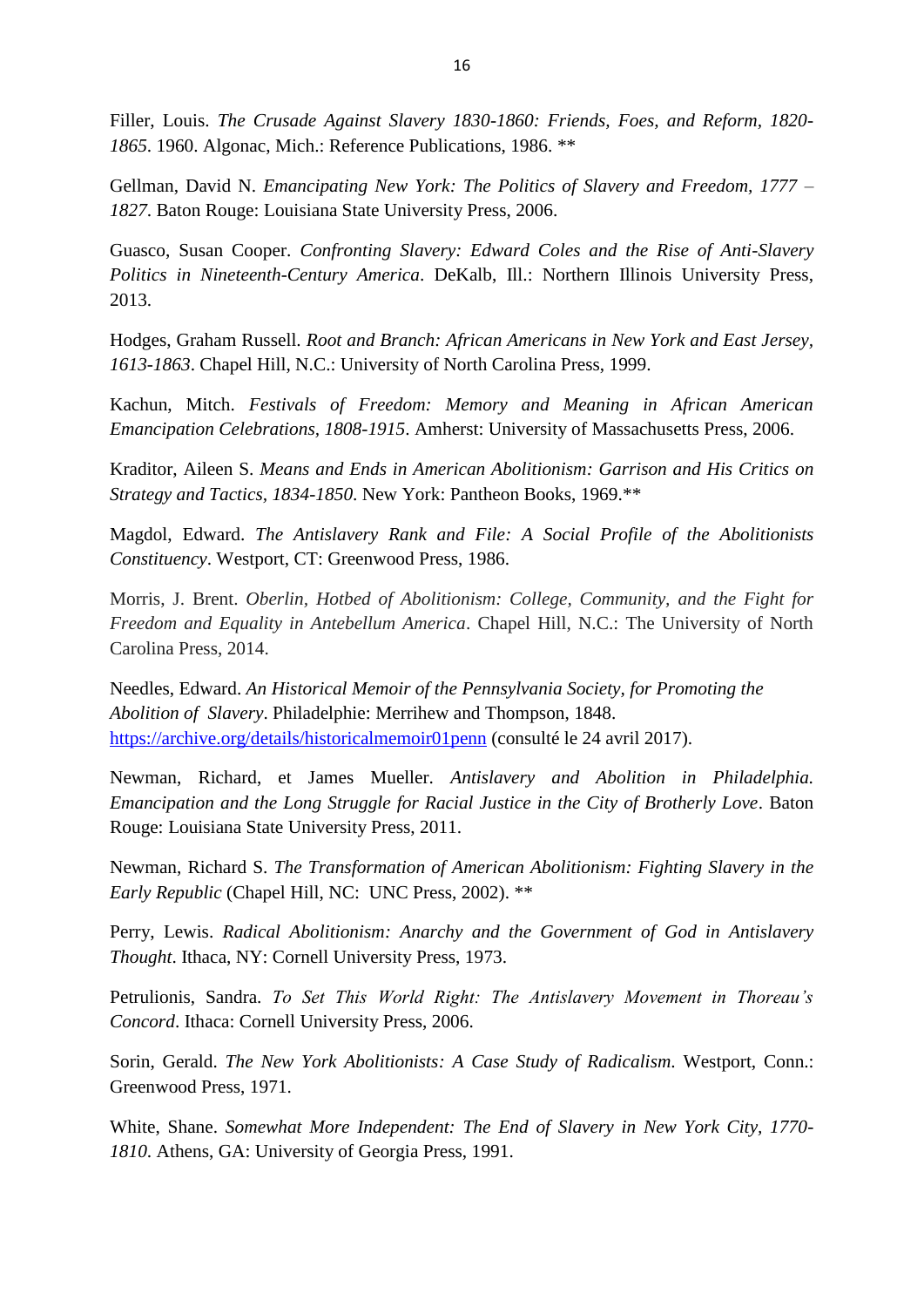---. *Stories of Freedom in Black New York*. Cambridge, Mass.: Harvard University Press, 2007.

Whitman, T. Stephen. *The Price of Freedom: Slavery and Manumission in Baltimore and Early National Maryland*. Lexington, Ky.: The University Press of Kentucky, 1997.

Williams, William H. *Slavery and Freedom in Delaware, 1639-1865*. Wilmington, Del: Scholarly Resources, 1999.

## **Colonization, emigration & panafricanism (sélection)**

Adekele, Tunde. *Unafrican Americans: Nineteenth-Century Black Nationalism and the Civilizing Mission*. Lexington, Ky: University Press of Kentucky, 1998.

Bourhis-Mariotti, Claire. *L'union fait la force. Les Noirs américains et Haïti, 1804-1893*. Rennes : Presses universitaires de Rennes, 2015. \*\*

Burin, Eric. *Slavery and the Peculiar Solution. A History of the American Colonization Society*. Gainesville, FL: University Press of Florida, 2008. \*\*

Dixon, Chris. *African America and Haiti: Emigration and Black Nationalism in the Nineteenth Century*. Westport, CT: Greenwood Press, 2000.

Griffith, Cyril E. *The African Dream: Martin R. Delany and the Emergence of Pan-African Thought*. University Park, Pa.: The Pennsylvania State University Press, 1975.

Stadenraus, P.J. *The African Colonization Movement, 1816-1865*. New York: Columbia University Press, 1961.

Tomek, Beverly C. *Colonization and Its Discontents: Emancipation, Emigration, and Antislavery in Antebellum Pennsylvania*. New York: New York University Press, 2011.

## **Religion, esclavage et anti-esclavagisme (sélection)**

Andrews, Dee. *The Methodists and Revolutionary America 1760-1800*. Princeton, N.J. : Princeton University Press, 2000.

Bergamasco, Lucia. « Evangélisme et politique dans la jeune république". *Transatlantica* 1 : 2002. <https://transatlantica.revues.org/505> (consulté le 5 mai 2017).

Blue, Frederick J. *No Taint of Compromise: Crusaders in Antislavery Politics*. Baton Rouge: Louisiana State University Press, 2005.

Brooks, Joanna. *American Lazarus: Religion and the Rise of African-American and Native American Literatures*. New York: Oxford University Press, 2003.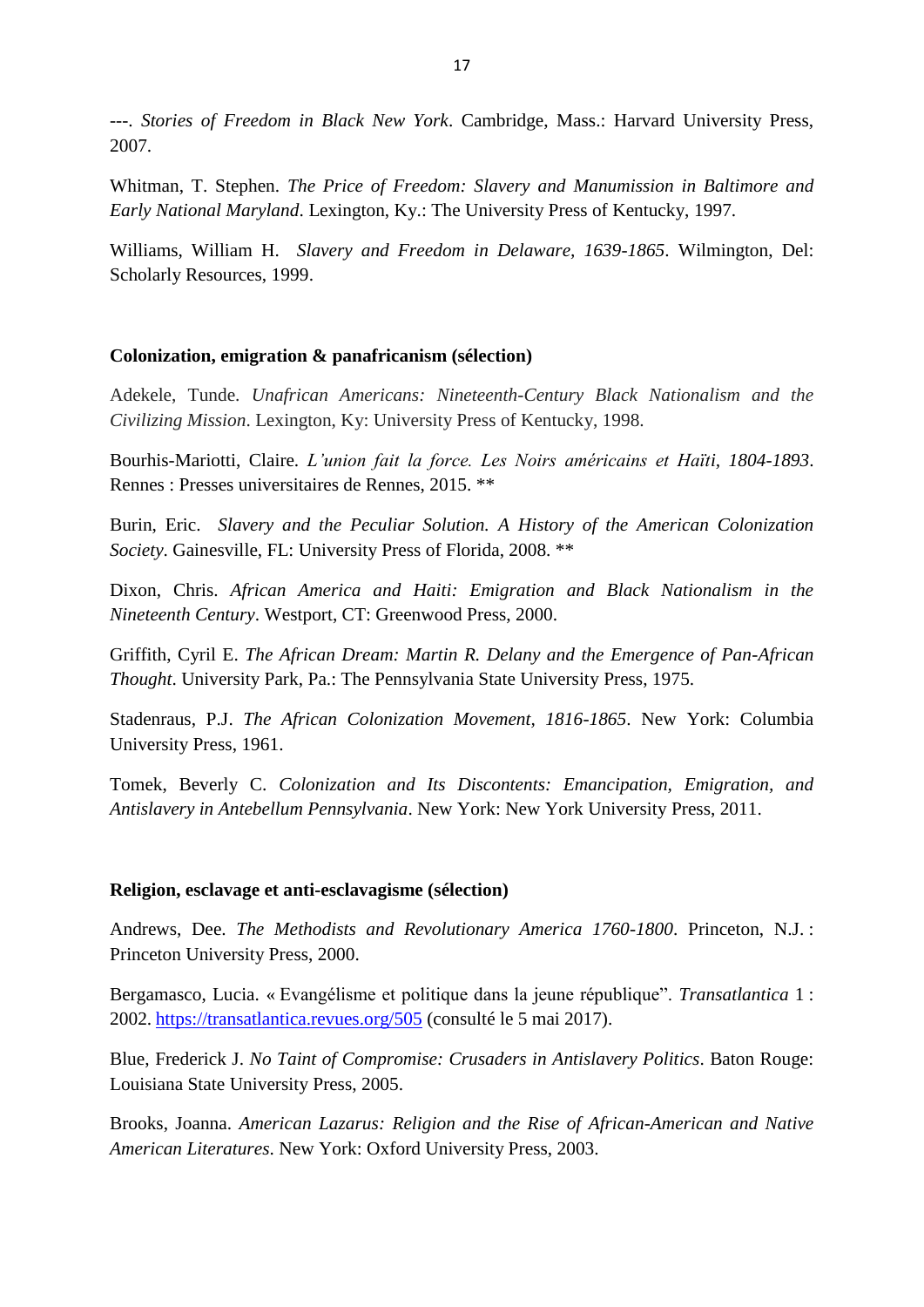Carey, Brycchan, et Geoffrey Plank, eds. *Quakers and Abolition*. Urbana, Ill.: University of Illinois Press, 2014.

Cawardine, Richard. *Evangelicals and Politics in Antebellum America*. New Haven: Yale University Press, 1993. \*\*

Essig, James. *The Bonds of Wickedness: American Evangelicals Against Slavery, 1770-1808.*  Philadelphie: Temple University Press, 1982.

Lesick, Lawrence Thomas. *The Lane Rebels: Evangelicalism and Antislavery in Antebellum America*. Metuchen, NJ: 1980.

McKivigan, John R. *The War Against Proslavery Religion: Abolition and the Northern Churches, 1830-1865*. Ithaca, NY: Cornell University Press, 1984.

Needles, Edward. *An Historical Memoir of the Pennsylvania Society, for Promoting the Abolition of Slavery*. Philadelphie: Merrihew and Thompson 1848.

Oshatz, Molly. *Slavery & Sin: The Fight Against Slavery and the Rise of Liberal Protestantism.* New York: Oxford University Press, 2011.

### **Fuites d'esclaves, récits d'esclaves, résistance et rébellion, chemin de fer souterrain**

Barker, Gordon S. *The Imperfect Revolution: Anthony Burns and the Landscape of Race in Antebellum America*. Kent, Ohio: Kent State University Press, 2010.

Blackett, R. J. M. *Making Freedom: The Underground Railroad and the Politics of Slavery*. Chapel Hill, NC: University of North Carolina Press, 2013.

Blight, David W. ed. *The Underground Railroad in History and Memory: Passages to Freedom*. Washington, D.C: Smithsonian Books, 2004.

Bordewich, Fergus M. *Bound for Canaan: The Epic Story of the Underground Railroad, America's First Civil Rights Movement.* New York: Amistad, 2005.

Clavin, Matthew J. *Aiming for Pensacola: Fugitive Slaves on the Atlantic and Southern Frontiers*. Cambridge, Mass.: Harvard University Press, 2015.

Egerton, Douglas R. *Gabriel's Rebellion: The Virginia Slave Conspiracies of 1800 & 1802*. Chapel Hill : UNC Press, 1993. \*\*

---. *He Shall Go Out Free: The Lives of Denmark Vesey*. 1999. Revi. Ed. Lanham, Md: Rowan & Littlefield Publishers, Inc., 2004. \*

Ernest, John, ed. *The Oxford Handbook of the African American Slave Narrative*, John Ernest, ed. New York: Oxford UP, 2014.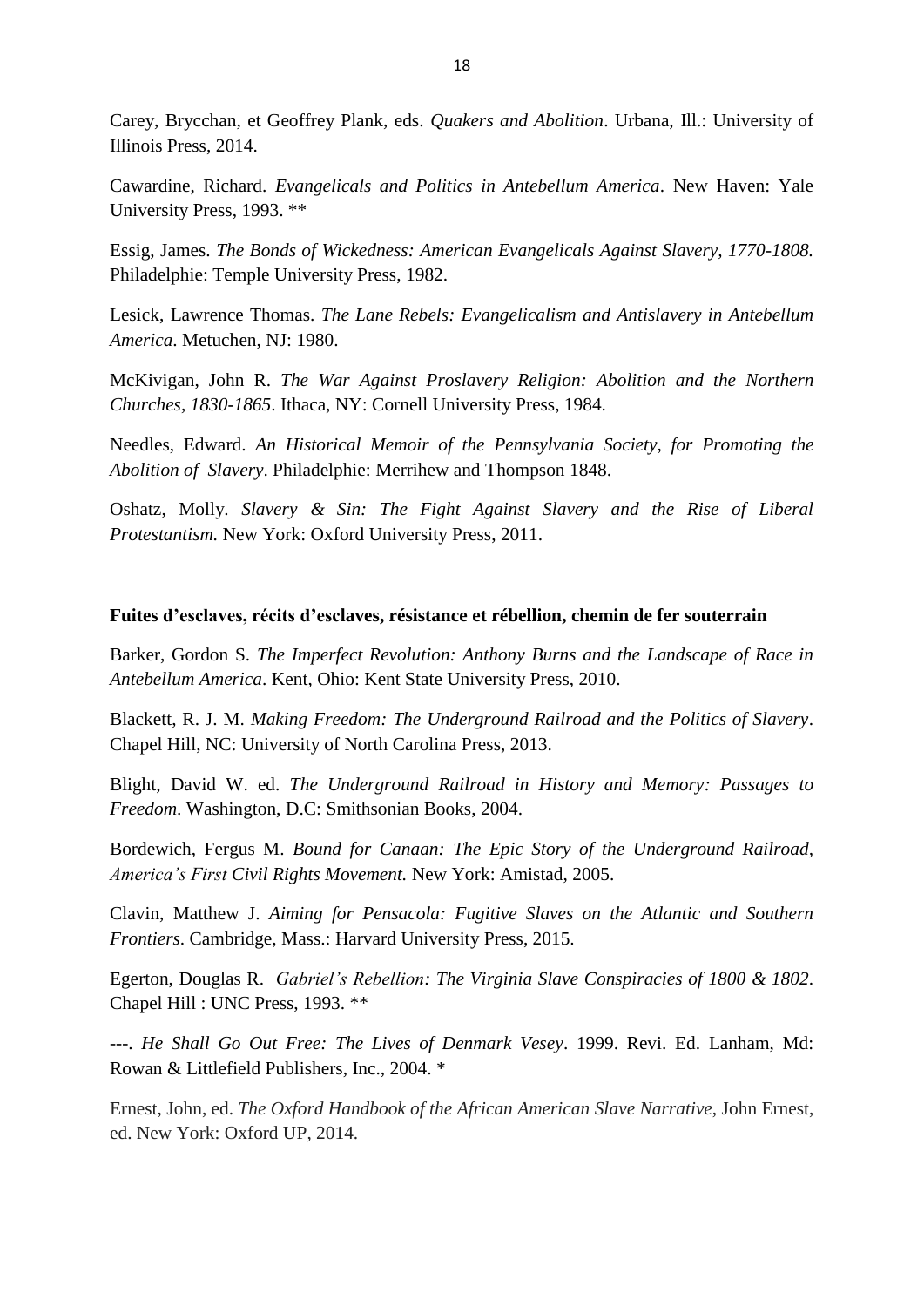Finkelman, Paul, ed. *His Soul Goes Marching On: Responses to John Brown and the Harper's Ferry Raid*. Charlottesville: University Press of Virginia, 1995.\*\*

Foner, Eric. *Gateway to Freedom: The Hidden History of the Underground Railroad*. New York: Norton, 2015.

Franklin, John Hope. *Runaway Slaves: Rebels on the Plantation*. New York: Oxford University Press, 1999.

Green, Patrick H. *The Land Shall Be Deluged in Blood: A New History of the Nat Turner Revolt*. New York: Oxford University Press, 2016. \*\*

Hagehorn, Ann. *Beyond the River: The Untold Story of the Heroes of the Underground Railroad*. New York: Simon and Schuster, 2002.

Hinks, Peter P. *To Awaken My Afflicted Brethren: David Walker and the Problem of Antebellum Slave Resistance*. University Park, PA.: Penn State University Press, 1996.

Fisch, Audrey, ed. *The Cambridge Companion to the African American Slave Narrative*. Cambridge: Cambridge UP, 2007.

Griffler, Keith P. *Frontline of Freedom: African-Americans and the Forging of the Underground Railroad in the Ohio Valley*. Lexington, Ky: University Press of Kentucky, 2014.

McBride, Dwight A. *Impossible Witnesses: Truth, Abolitionism and Slave Testimony*. New York: New York University Press, 2001.

Pybus, Cassandra. *Epic Journeys of Freedom: Runaway Slaves of the American Revolution and Their Global Quest for Liberty*. Boston, Mass.: Beacon Press, 2007.

Rediker, Marcus. *Les révoltés de l'Amistad. Une odyssée atlantique (1839-1842).* Paris : Seuil, 2015.

Roy, Michaël, *Textes fugitifs. Le récit d'esclave au prisme de l'histoire du livre*. Lyon : ENS Éditions, coll. « Métamorphoses du livre », à paraître en 2017. \*\*

Von Frank, Albert J. *The Trials of Anthony Burns: Freedom and Slavery in Emerson's Boston*. Cambridge, Mass: Harvard University Press, 1998.

### **Femmes et abolitionnisme**

Faulkner, Carol. *Lucretia Mott's Heresy: Abolition and Women's Rights in Nineteenth-Century America*. Philadelphie: University of Pennsylvania Press, 2011. \*\*

Ginzberg, Lori D., *Women in Antebellum Reform*. Wheeling: Harlan Davidson, 2000.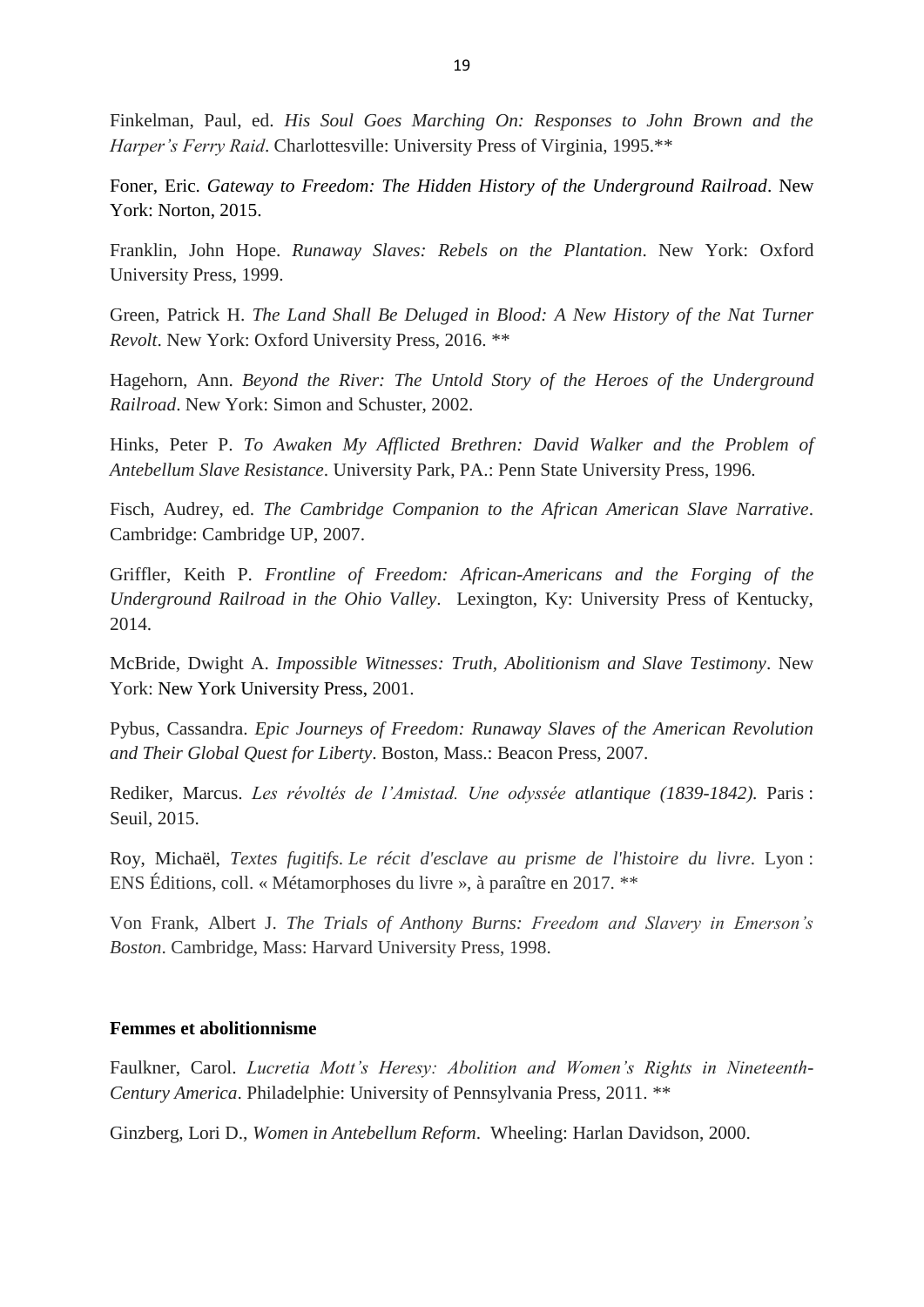Jeffrey, Julie Roy. *The Great Silent Army of Abolitionism*. Chapel Hill: University of North Carolina Press, 1998.\*\*

Jones, Martha S. *All Bound Up Together: The Woman Question in African American Public Culture, 1830-1900*. Chapel Hill: University of North Carolina Press, 2007.

Robertson, Stacey M. *Hearts Beating for Liberty: Women Abolitionists in the Old Northwest*. Chapel Hill: University of North Carolina Press, 2010.

Salerno, Beth A. *Sister Societies: Women's Antislavery Organizations in Antebellum America*. De Kalb, Ill : Northern Illinois University Press, 2008.

Sklar, Kathryn Kish, et James Brewer Stewart, eds. *Women's Rights and Transatlantic Antislavery in the Era of Emancipation*. New Haven: Yale University Press, 2007.

Yee, Shirley J. *Black Women Abolitionists: a Study in Activism, 1828‑1860*. Knoxville, Tenn. : University of Tennessee Press, 1992.

Yellin, Jean Fagan. *Women and Sisters: Antislavery Feminists in American Culture.* New Haven : Yale UP, 1990.

Yellin, Jean Fagan, John C. Van Horne, ed. *The Abolitionist Sisterhood: Women's Political Culture in Antebellum America.* Ithaca: Cornell UP, 1994.

# **Abolitionnisme politique, politique et antiesclavagisme, l' « internationale » antiesclavagiste**

Alimi-Levy, Yohanna. *L'Amérique face aux révolutions françaises de 1830 et 1848.* Paris : Presses de l 'Université Paris Sorbonne (2017, à paraître).

Blackett, R. J. M*. Building an Antislavery Wall: Black Americans in the Atlantic Abolitionist Movement, 1830-1860*. Baton Rouge: Louisiana State University, 1983. \*\*\*

Fladeland, *Betty. Men and Brothers: Anglo-American Antislavery Cooperation*. Urbana, Ill: University of Illinois Press, 1972.

Ford, Lacy K. *Deliver Us from Evil: The Slavery Question in the Old South*. New York: Oxford University Press, 2009. \*\*

Johnson, Reinhard O. *The Liberty Party, 1840-1848: Anti-Slavery Politics in the United States*. Baton Rouge: Louisiana State University Press, 2009.

Kraut, Alan M. ed. *Crusaders and Compromisers. Essays on the Relationship of the Antislavery Struggle to the Antebellum Party System*. Westport, Conn.: Greenwood Press, 1983.

Gigantino, James J. II. *The Ragged Road to Abolition: Slavery and Freedom in New Jersey*, 1775-1865. Philadelphie: University of Pennsylvania Press, 2015.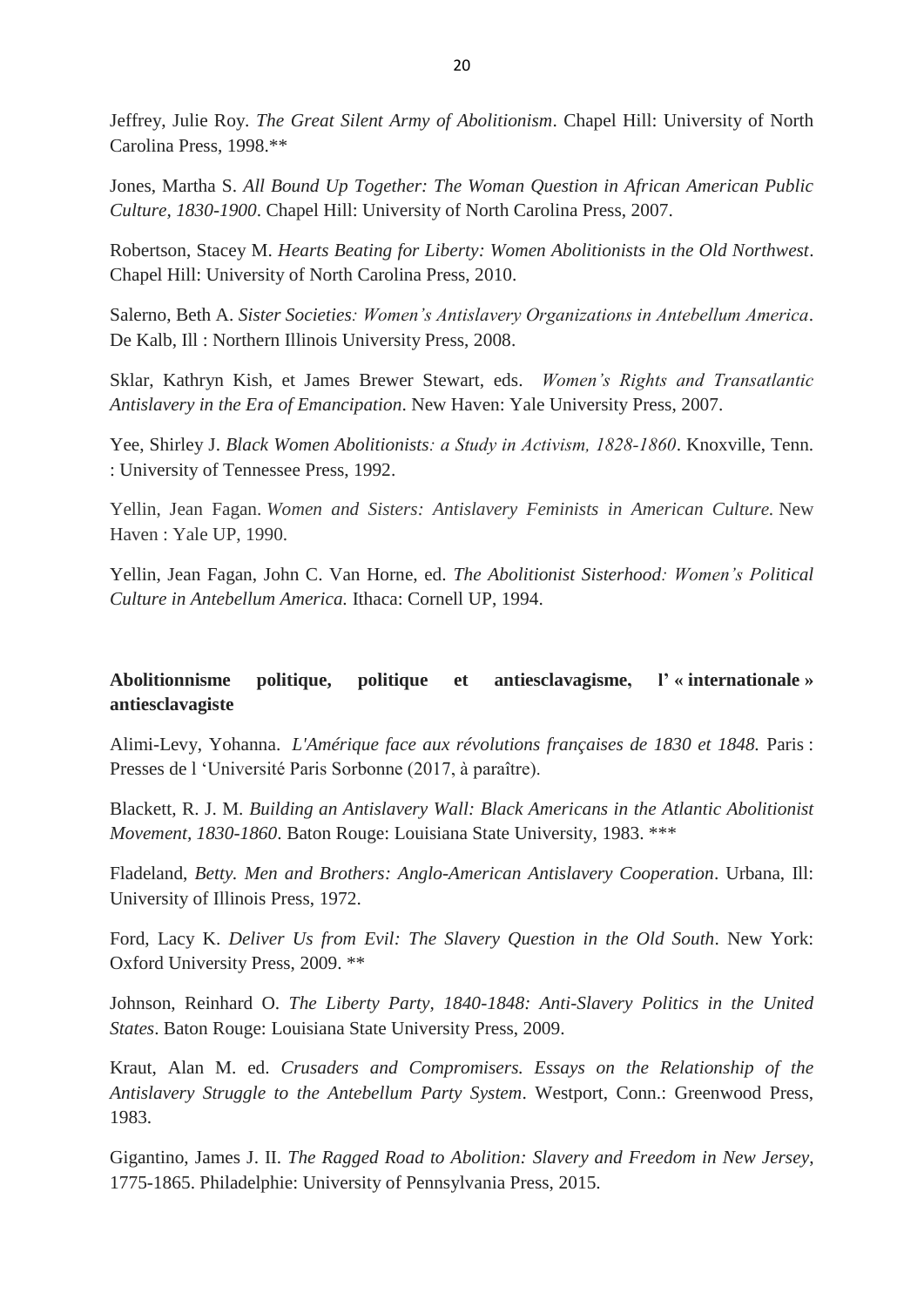Hammond, John Craig, et Matthew Mason eds. *Contesting Slavery: The Politics of Bondage and Freedom in the New American Nation*. Charlottesville, Va: University of Virginia Press, 2011.

Johnson, Reinhard O. *The Liberty Party, 1840-1848: Antislavery Third Party Politics in the United States*. Baton Rouge: Louisiana State University Press, 2009.

Miller, Lee. *Arguing About Slavery: The Great Battle in the United States Congress*. New York: Vintage, 1996.

McDaniel, W. Caleb. *The Problem of Democracy in the Age of Slavery: Garrisonian Abolitionists and Transatlantic reform*. Baton Rouge: Lousiana State University Press, 2013.\*\*

Oldfield, J. R. *Transatlantic Abolitionism in the Age of Revolution. An International History of Antislavery, c. 1787-1820*. New York: Cambridge University Press, 2013.

Sewell, Richard H. *Ballots for Freedom: Antislavery Politics in the United States, 1837-1860*. New York: Oxford University Press, 1976.

## **La presse et les publications :**

Bacon, Jacqueline. *Freedom's Journal: The First African-American Newspaper*. Lanham, Md: Lexington Books, 2007.

Cohen, Lara Langer, and Jordan Alexander Stein, eds. *Early African American Print Culture*. Philadelphie: University of Pennsylvania Press, 2012. \*

Fanuzzi, Robert. *Abolition's Public Sphere*. Minneapolis: University of Minnesota P, 2003.

Risley, Ford. *Abolition and the Press: The Moral Struggle Against Slavery*. Evanston, ILL: Northwestern University, 2008.

### **L'impact de la révolution haïtienne:**

Geggus, David P. ed. *The Impact of the Haitian Revolution in the Atlantic World*. Columbia, S.C. : University of South Carolina Press, 2001.

Gomze, Alejandro E. *Le spectre de la révolution noire. L'impact de la révolution haïtienne dans le monde atlantique, 1790-1886*. Rennes : Presses de l'université de Rennes, 2013.

Hunt, Alfred*. Haiti's Influence on Antebellum America. Slumbering Volcano in the Caribbean*. Baton Rouge and London: Louisiana State University Press, 1988.

Jackson, Maurice, et Jacqueline Bacon eds. *African Americans and the Haitian Revolution: Selected Essays and Historical Documents*. New York: Routlege, 2010.